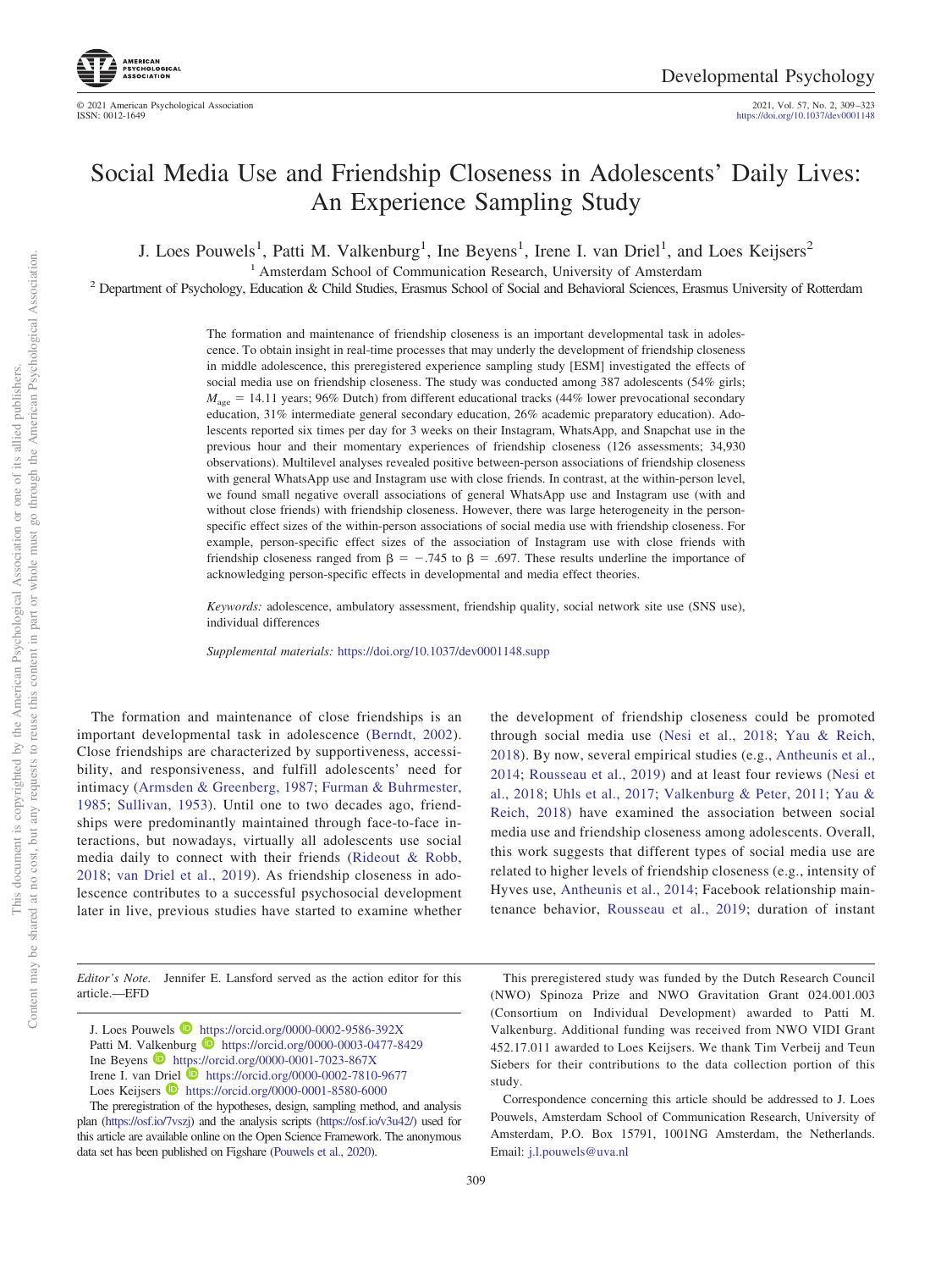messaging, [Valkenburg & Peter, 2007;](#page-13-7) [Valkenburg & Peter,](#page-13-8) [2009a\)](#page-13-8).

Although researchers seem to agree that social media use can benefit friendship closeness, three pressing questions that arise from the literature are yet to be answered. The first question pertains to real-time processes that may underly the development of friendship closeness [\(Granic, 2005\)](#page-12-4). Previous longitudinal studies have shown that adolescents' social media use is related to friendship closeness across relatively long time intervals of 6 months [\(Rousseau et al.,](#page-13-3) [2019;](#page-13-3) [Valkenburg & Peter, 2009a\)](#page-13-8). However, as adolescents use social media throughout the day to share their current thoughts and feelings with close friends [\(Rideout & Robb, 2018\)](#page-13-1), social media use may also be related to friendship closeness across smaller time intervals of weeks, days, or even hours [\(Kahlow et al., 2020\)](#page-12-5). According to dynamic system theories of adolescent development, these shortterm, momentary fluctuations in friendship closeness may shape longer-term developmental change in well-being and social relationships [\(Granic, 2005;](#page-12-4) [Hinde, 1997\)](#page-12-6). Therefore, it is important to understand to what extent these momentary fluctuations are induced by adolescents' social media use. As such, the first aim of this study was to investigate in-the-moment co-fluctuations of social media use and friendship closeness in adolescents' daily lives.

A second unanswered question is whether it is interaction with close friends that drives the effect of social media use on friendship closeness. Most studies have investigated how the frequency or intensity of social media use predicts friendship closeness [\(Antheunis et al., 2014;](#page-12-3) [Lee, 2009;](#page-13-9) [Valkenburg & Peter, 2007,](#page-13-7) [2009a\)](#page-13-8) without discerning whether this social media use concerned interactions with friends. As interactions with friends are the building blocks of friendship closeness [\(Hartup, 1996\)](#page-12-7), adolescents may experience higher levels of momentary friendship closeness after using social media with close friends than after using social media without close friends [\(Yau & Reich, 2018\)](#page-14-1). Hence, the second aim of this study was to test this hypothesis by examining how friendship closeness is related to occasions when social media is used to interact with close friends versus occasions when social media is used without close friends. Social media use without close friends included all occasions on which adolescents had used social media to interact with nonclose friends, such as peers, parents, and strangers, as well as all occasions on which they had used social media without interacting with anyone.

A third and final unanswered question is whether different social media platforms yield different effects on friendship closeness. Most previous research has focused on the effects of one social media platform on friendship closeness (e.g., MSN, Hyves, or Facebook; [Antheunis et al., 2014;](#page-12-3) [Lee, 2009;](#page-13-9) [Rousseau et al.,](#page-13-3) [2019;](#page-13-3) [Valkenburg & Peter, 2007,](#page-13-7) [2009a\)](#page-13-8). However, today's adolescents use multiple social media platforms in functionally complementary ways [\(van Driel et al., 2019;](#page-14-0) [Waterloo et al., 2017\)](#page-14-2) and use some platforms more frequently to communicate with their friends than others. Therefore, the third aim of this study was to investigate the differential effects of the three most popular social media among Dutch adolescents (i.e., Instagram, WhatsApp, and Snapchat; [van Driel et al., 2019\)](#page-14-0) on friendship closeness.

To get insight in the association of Instagram, WhatsApp, and Snapchat use with adolescents' momentary friendship closeness, we conducted a preregistered experience sampling method (ESM) study. This study was conducted among 387 middle adolescents

whom we surveyed 6 times a day for 3 weeks. To be able to compare the findings of our study with the findings of previous research [\(Antheunis et al., 2014;](#page-12-3) [Rousseau et al., 2019\)](#page-13-3), we first investigated the associations of general social media use with friendship closeness, before we examined the associations of social media use with versus without close friends and friendship closeness. We focused on middle adolescence (13 years to 15 years), as this is the period in which friends become more supportive and important, adolescents start to spend more time with friends, and start to value physical and emotional intimacy in these friendships [\(De Goede et al., 2009;](#page-12-8) [Sullivan, 1953\)](#page-13-0). Middle adolescents may therefore be particularly attracted to social media, because social media provide them the opportunity to stay in touch with their friends near constantly and stimulate the exchange of intimate information [\(Nesi et al., 2018;](#page-13-2) [Uhls et al., 2017\)](#page-13-4), which are both key driving forces of adolescents' friendship formation and maintenance [\(Furman & Buhrmester, 1985\)](#page-12-2).

# **Momentary Social Media Use and Momentary Friendship Closeness**

Most previous research has focused on the effects of (mostly) older social media platforms on friendship closeness (e.g., MSN, Hyves, or Facebook; [Antheunis et al., 2014;](#page-12-3) [Lee, 2009;](#page-13-9) [Rousseau](#page-13-3) [et al., 2019;](#page-13-3) [Valkenburg & Peter, 2007,](#page-13-7) [2009a\)](#page-13-8). Many of the affordances of these older social media platforms are comparable to more recent ones [\(boyd, 2014\)](#page-12-9), and, as a result, these studies may at least partly inform us about how today's adolescents' social media use may be related to their friendship closeness. For example, MSN is comparable to WhatsApp and parts of Snapchat, as all of these platforms are mostly used for more private and direct forms of interaction, whereas both Facebook and Hyves are comparable to Instagram, as all of these platforms are mainly used for public forms of communication such as posts, likes, and comments [\(Valkenburg & Piotrowski, 2017\)](#page-13-10).

Previous research on social media use and friendship closeness has often been informed by the *stimulation hypothesis*. This hypothesis proposes that due to the reduction of social cues in social media interactions, adolescents may become less concerned about how others perceive them [\(Valkenburg & Peter, 2009a\)](#page-13-8). Accordingly, they may feel more comfortable to self-disclose intimate information via social media with their close friends than via offline conversations, which, in turn, stimulates the closeness of these friendships [\(Trepte et al., 2018;](#page-13-11) [Valkenburg & Peter, 2009a;](#page-13-8) [Yau & Reich, 2018\)](#page-14-1). The stimulation hypothesis received support in different types of studies: Cross-sectional studies showed that adolescents who spent more time on social media than their peers experienced higher levels of friendship closeness (e.g., intensity of Hyves use, [Antheunis et al., 2014;](#page-12-3) frequency of using email/chat room/instant messaging, [Lee, 2009;](#page-13-9) time spent on chatting/instant messaging, [Valkenburg & Peter, 2007\)](#page-13-7). In addition, longitudinal studies found that adolescents who spent more time on messaging [\(Valkenburg & Peter, 2009a\)](#page-13-8) and who displayed higher rates of Facebook relationship maintenance behavior (e.g., commenting on a friend's post, [Rousseau et al., 2019\)](#page-13-3) than their peers showed higher levels of friendship closeness six months later.

These previous studies have typically used trait-like measures of friendship closeness, such as the Peer Attachment Inventory [\(Armsden & Greenberg, 1987\)](#page-12-1) or the Network of Relationships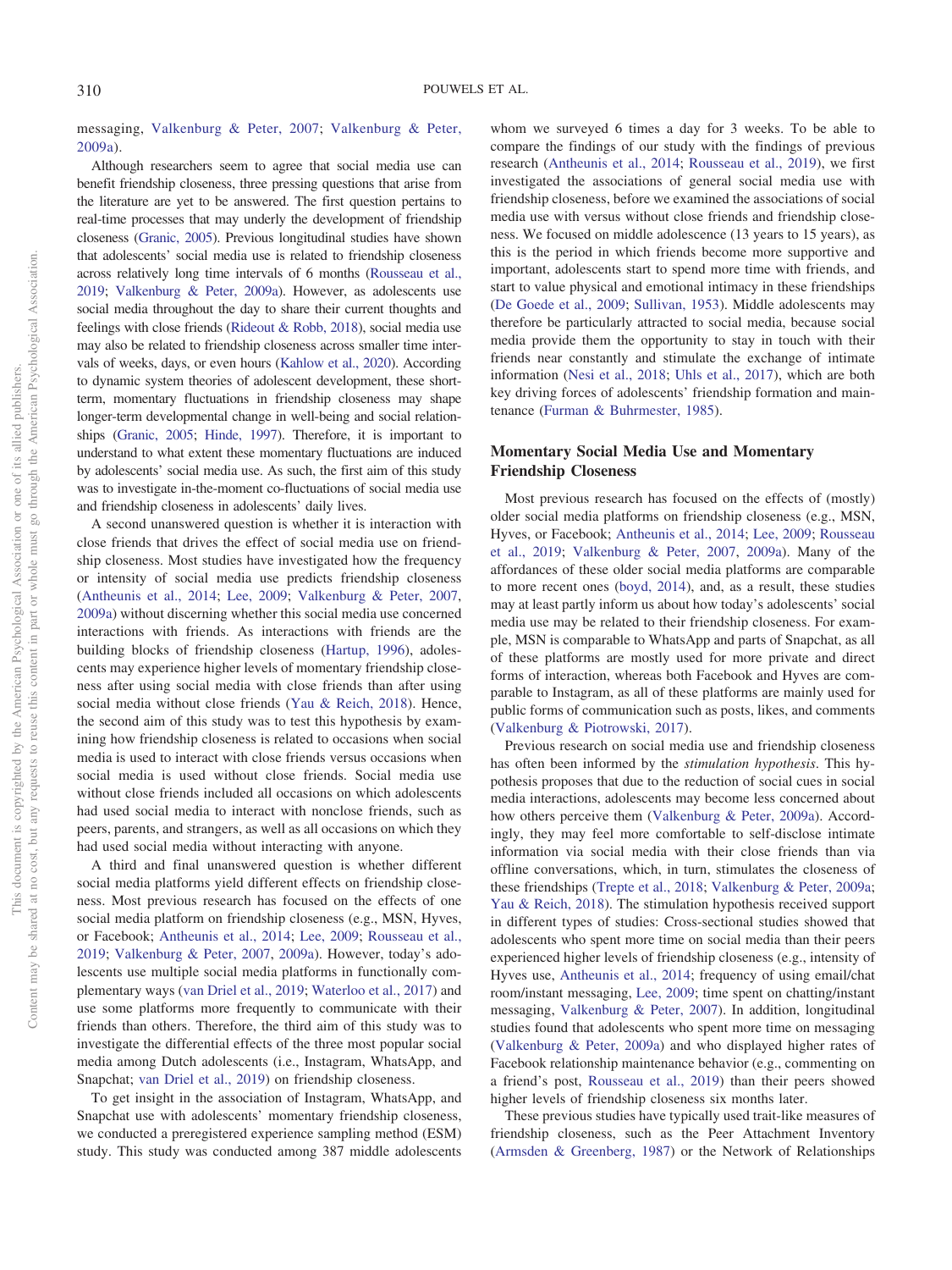Inventory [\(Furman & Buhrmester, 1985\)](#page-12-2). Such trait measures tap into relatively stable global perceptions of friendship closeness based on adolescents' general perception of their friendship across multiple weeks or months. Research among college students has shown that in addition to trait-like levels of friendship closeness, persons may also experience state-like levels of friendship closeness that are context-dependent and fluctuate throughout the day [\(Bayer et al., 2016;](#page-12-10) [Kahlow et al., 2020\)](#page-12-5), suggesting that social media use may also trigger momentary changes in feelings of friendship closeness within a person.

Different theories, including the transformation framework [\(Nesi et al., 2018\)](#page-13-2), explain that social media use may be related to momentary fluctuations in friendship closeness due to the accessibility affordance of social media (e.g., [boyd, 2011;](#page-12-11) [Moreno &](#page-13-12) [Uhls, 2019\)](#page-13-12). Adolescents have countless possibilities to communicate and stay in touch with their close friends via social media, regardless of whether they are at home, at school, or in the sports club. In fact, many social media platforms explicitly prompt their users to share their current thoughts, feelings, and experiences with their friends and, by doing so, invite immediate support or positive feedback from these friends [\(Bayer et al., 2016;](#page-12-10) [Waterloo et al.,](#page-14-2) [2017\)](#page-14-2). Never before have adolescents had the opportunity to share so many in-the-moment experiences with their close friends. And never before have they had the opportunity to receive so much immediate positive feedback and emotional support from these friends when sharing their experiences [\(Bayer et al., 2016;](#page-12-10) [Kahlow](#page-12-5) [et al., 2020;](#page-12-5) [Yau & Reich, 2018\)](#page-14-1).

Positive feedback and emotional support from peers are among the most important building blocks of friendship closeness [\(Rous](#page-13-3)[seau et al., 2019\)](#page-13-3). As adolescents' social media use predominantly leads to positive feedback from peers [\(Koutamanis et al., 2015;](#page-13-13) [van Driel et al., 2019\)](#page-14-0) and negative friendship interactions are scarce [\(De Goede et al., 2009\)](#page-12-8), it is likely that for most adolescents (but not for all), social media interactions with their friends enhance momentary feelings of friendship closeness [\(Ellison et al.,](#page-12-12) [2014;](#page-12-12) [Rousseau et al., 2019\)](#page-13-3). This assumption received support from a study by [Kahlow et al. \(2020\),](#page-12-5) which found that young adults who sent more text or voice messages via Snapchat than their peers on one day, experienced higher levels of relational closeness the next day. Moreover, descriptive survey studies have shown that most adolescents believe that social media use enriches existing friendships, because it enables them to easily keep up with their friends on a daily basis [\(Pew Research Center, 2018;](#page-13-14) [Rideout](#page-13-1) [& Robb, 2018\)](#page-13-1) and helps them to understand their friends' feelings and daily lives [\(Lenhart, 2015\)](#page-13-15). Thus, based on the idea that adolescents predominantly use social media to interact with their friends [\(Valkenburg & Peter, 2009a;](#page-13-8) [van Driel et al., 2019\)](#page-14-0), it is plausible that social media use stimulates friendship closeness in daily life.

In the present study, we aimed to examine whether the positive *between*-person association between social media use and friendship closeness that has been found in previous studies also exists at a shorter time span and operates similarly at the *within*-person momentary level. That is, if we are interested in knowing whether social media use actually *stimulates* closeness to existing friends, we need to disentangle social media-induced fluctuations in friendship closeness within single adolescents from social mediainduced differences in friendship closeness *between* adolescents [\(Beyens et al., 2020;](#page-12-13) [Prinstein et al., 2020\)](#page-13-16). We assessed adolescents' levels of social media use and friendship closeness across 126 momentary assessments. By averaging these momentary assessments, we were able to obtain a general measure of friendship closeness and social media use across a 3-week period. We hypothesized that adolescents who used social media more frequently across the 3 weeks would also experience higher average levels of friendship closeness than adolescents who used social media less frequently (i.e., Hypothesis 1a [H1a]: positive between-person level association). In addition we expected that adolescents would experience higher levels of friendship closeness after using social media in the previous hour as compared to when they had not used social media (i.e., Hypothesis 1b [H1b]: positive within-person level association).

# **Social Media Use With Close Friends**

In the early days of the Internet, online social interactions were limited to small groups of early adopters, who mainly interacted with strangers online, but since the introduction of the newer generation social media like Instagram, Snapchat, and WhatsApp, adolescents use social media predominantly to maintain existing relationships [\(Rideout & Robb, 2018;](#page-13-1) [Valkenburg & Peter, 2009b;](#page-13-17) [van Driel et al., 2019\)](#page-14-0). It is no surprise, then, that many previous social media effect studies on friendship closeness have conceptualized time spent with social media or online relationship maintenance behavior as a proxy for time spent with close friends via social media. Even though the stimulation hypothesis proposes that interactions with close friends drive the effect of social media use on friendship closeness, this assumption has not been tested directly.

Research on messaging suggests that online communication is only positively related to friendship closeness when it is used for communication with peers whom adolescents know in real life, but not when it is used for communication with strangers [\(Valkenburg](#page-13-7) [& Peter, 2007;](#page-13-7) [Wang et al., 2011\)](#page-14-3). Some other studies found that especially social types of communication, such as Facebook relationship maintenance behaviors or one-on-one communication, are positively related to friendship closeness and tie strength [\(Burke &](#page-12-14) [Kraut, 2014;](#page-12-14) [Rousseau et al., 2019;](#page-13-3) [Wang et al., 2014\)](#page-14-4). However, these social communication activities did not exclusively pertain to close friends, but also to parents, peers, acquaintances, and even strangers they met online. In line with the social displacement hypothesis [\(Kraut et al., 1998\)](#page-13-18), one may expect that especially on occasions when social media is used without close friends, it may displace the time adolescents spend on face-to-face interactions with their close friends and reduce friendship closeness. Although this idea is not unequivocally supported (see, e.g., [Dienlin et al.,](#page-12-15) [2017;](#page-12-15) [Hall et al., 2019\)](#page-12-16), there are some recent studies among (young) adults suggesting that digital media use may be at the expense of face-to-face contact with close friends (e.g., Facebook use, [Allcott et al., 2020;](#page-12-17) Smartphone use, [Verduyn et al., 2021;](#page-14-5) Information Communications Technology use, [Vilhelmson et al.,](#page-14-6) [2018\)](#page-14-6). Moreover, 40% of the adolescents confirm this idea, because they believe that social media take away time that they could otherwise have spent with their close friends in real life [\(Rideout](#page-13-1) [& Robb, 2018\)](#page-13-1).

Based on the assumption that friendship closeness may be enhanced via social media use through online interaction with close friends, we hypothesized that adolescents who had been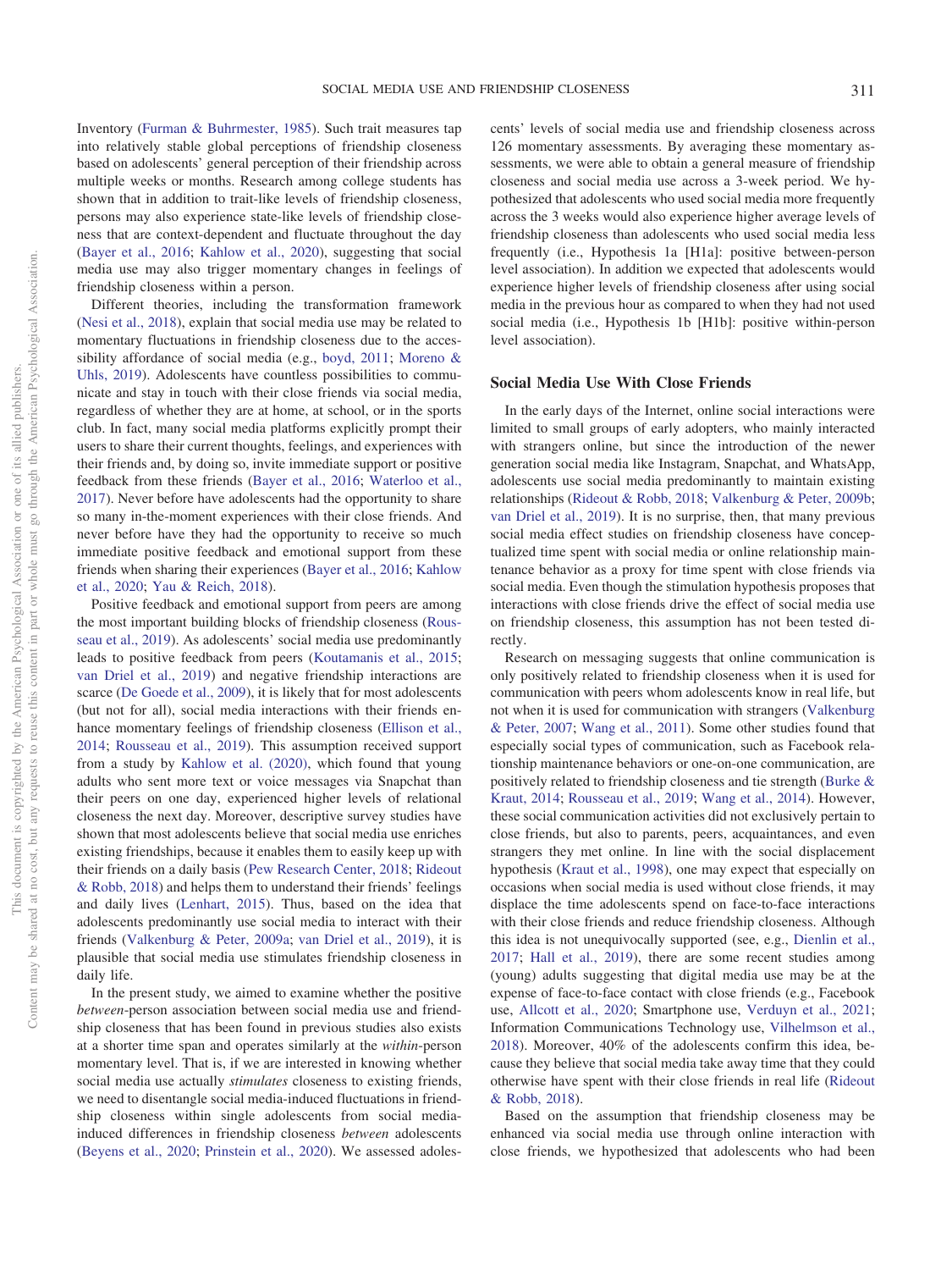more frequently in touch with close friends via social media across the 3 weeks would experience higher average levels of friendship closeness than adolescents who had been less frequently in touch with close friends (i.e., Hypothesis 2a [H2a]: positive betweenperson level association). In addition, based on the social displacement hypothesis, we expected that adolescents would experience higher levels of friendship closeness after using social media *with* their close friends in the previous hour as compared to using social media *without* close friends (i.e., Hypothesis 2b [H2b]: positive within-person level association, H2b).

#### **Different Platforms, Differential Effects**

Adolescents use different social media in functionally complementary ways, and each of these platforms may therefore be related to friendship closeness in a unique way [\(Phua et al., 2017;](#page-13-19) [Waterloo et al., 2017\)](#page-14-2). Instagram is mainly used for positive self-presentation to a large audience, which is a type of social media use that may be unrelated to friendship closeness [\(Burke &](#page-12-14) [Kraut, 2014;](#page-12-14) [McEwan et al., 2018;](#page-13-20) [Waterloo et al., 2017\)](#page-14-2). In contrast, WhatsApp and Snapchat are mainly used to privately communicate with close others such as friends [\(Vaterlaus et al.,](#page-14-7) [2016;](#page-14-7) [Waterloo et al., 2017\)](#page-14-2). Due to the private nature of Whats-App and Snapchat, adolescents also share more ludic content and intimate information with their friends via these platforms than via Instagram [\(Boczkowski et al., 2018;](#page-12-18) [Moreno & Uhls, 2019;](#page-13-12) [van](#page-14-0) [Driel et al., 2019;](#page-14-0) [Vaterlaus et al., 2016;](#page-14-7) [Waterloo et al., 2017\)](#page-14-2). As humor and intimate self-disclosure play an important role in friendship maintenance [\(Martin & Ford, 2018;](#page-13-21) [Trepte et al., 2018\)](#page-13-11), we hypothesized that WhatsApp and Snapchat use would be more strongly positively associated with friendship closeness than Instagram use, both at the between-person (H3a) and within-person level (H3b).

### **Method**

# **Sample Characteristics**

This preregistered study [\(https://osf.io/7vszj\)](https://osf.io/7vszj) was part of a larger project on adolescents' social media use and psychosocial functioning. The present study used data from the first ESM wave of this project. The sample consisted of 387 students (54% girls) with a mean age of  $14.11$  years ( $SD = .69$ ). Students were enrolled in different educational tracks: 44% were in lower prevocational secondary education, 31% in intermediate general secondary education, and 26% in academic preparatory education. Of all participants, 96% was born in The Netherlands and self-identified as Dutch, 2% was born in another European country, and 2% in a country outside Europe. The sample was a fairly accurate representation of this specific area in the Netherlands in terms of education level and ethnic background [\(Statistics Netherlands,](#page-13-22) [2020\)](#page-13-22).

## **Procedure**

#### *Sample Recruitment and Selection*

The research project titled "Longitudinal Research on Adolescents' Social Media Use and Well-Being" (2019-YME-11162) has been approved by the Ethics Review Board of the Faculty of Social and Behavioral Sciences of the University of Amsterdam. A priori power analyses for our main project (power .80; within-person effect size of .07,  $\alpha = .05$ ; see [https://osf.io/ar4vm/\)](https://osf.io/ar4vm/) indicated that a sample size of 300 participants with 42 assessments would be needed. We took potential attrition and the consent rates of two earlier studies into account (i.e., 46% in [Dietvorst et al., 2018](#page-12-19) & 42% in [Beyens et al., 2020\)](#page-12-13). We invited 745 students from a large school in the Netherlands (i.e., all students in Grade 8 and 9) to participate in our study. Of these students, 400 received active parental consent to participate in the first ESM wave of the project and 388 provided informed consent themselves. One participant withdrew from this study before the start of the first ESM wave, which resulted in a final sample of 387 participants.

# *Baseline Session*

In November 2019, students participated in a classroom baseline session in which the researchers informed them about all stages of the study and assured them that their answers would be anonymized and treated in a confidential way. During this instruction session, students completed a baseline survey in which we asked them to indicate their number of close friends and to provide a definition of close friendships. They were also asked to install the Ethica Data app on their own phone that was used to complete the ESM surveys. At the end of the baseline session, students completed an initial survey on their social media use via the Ethica app. In this initial Ethica survey, we asked them to indicate which social media platforms they used more than once a week, on which we based the subsequent personalized ESM questionnaires. Three researchers were present to answer adolescents' questions and to help them with the installation of the app.

### *ESM Surveys*

The ESM study took part in the 3 weeks following upon the baseline session, in December 2019. Through the Ethica app, adolescents were prompted six times per day to fill out a survey of approximately 2 min (23 items). Adolescents received one additional closed question at the beginning of each day and an additional open question at the end of each day. Adolescents only received questions about their usage of Instagram, WhatsApp, and Snapchat if they indicated on the initial Ethica survey that they used these platforms more than once a week. Adolescents who used any of these platforms less frequently, received questions about their usage of other social media platforms (i.e., YouTube or gaming) or other activities. In total, adolescents received 126 surveys.

#### *Sampling Scheme*

Following recent guidelines for designing ESM studies among adolescents [\(van Roekel et al., 2019\)](#page-14-8) and based on [Beyens et al.](#page-12-13) [\(2020\),](#page-12-13) a semirandom sampling scheme was chosen. This avoided structural patterns in friendship closeness, while taking into account that adolescents were only allowed to use their phone during break time when they were at school. At weekdays, adolescents received one notification before school time, two notifications during the school breaks, and three notifications after school time. At weekend days, they received one notification in the morning, three notifications in the afternoon, and two notifications in the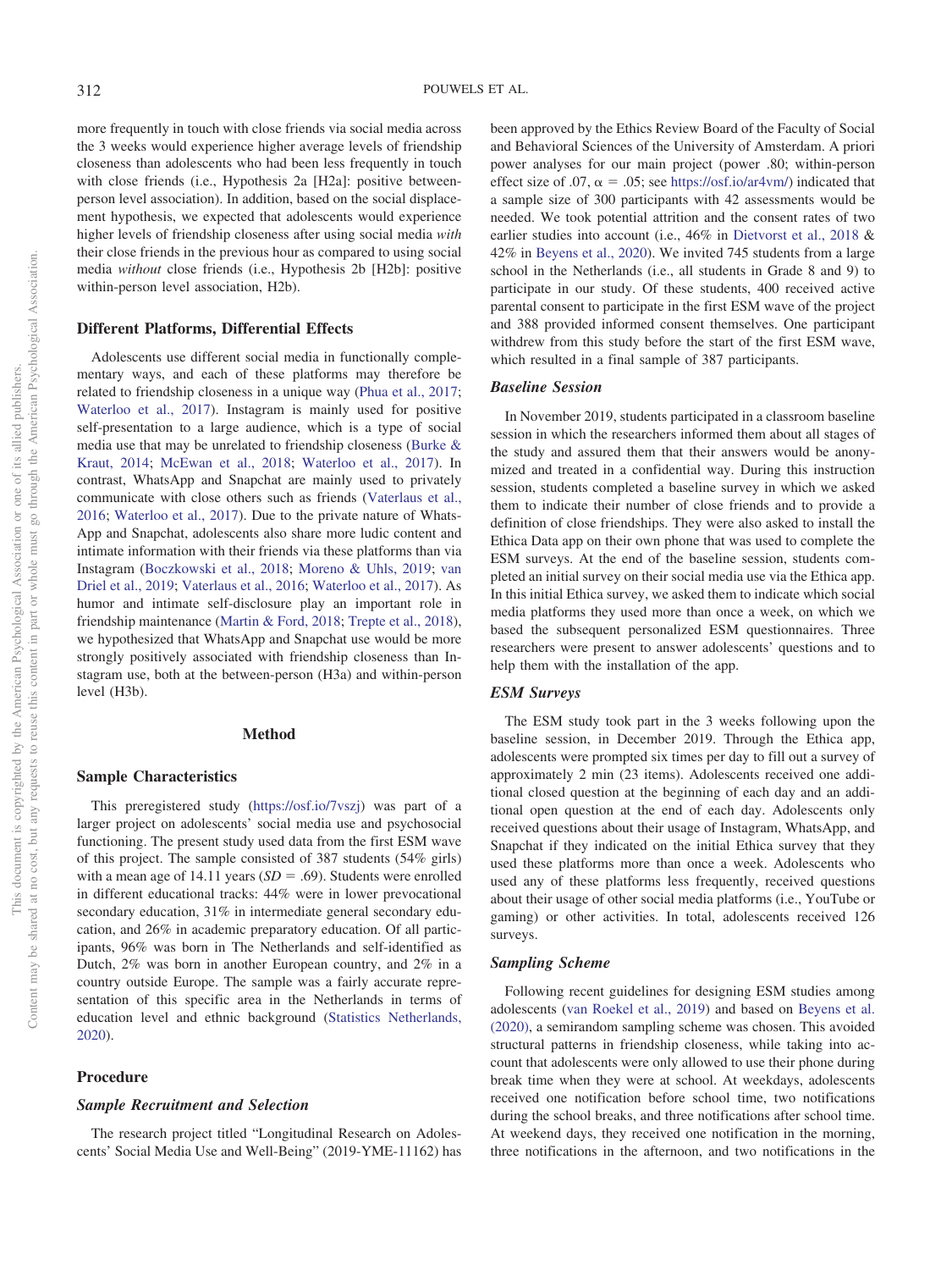evening. The response time windows were adjusted to the time of the day to take travel time to school and individual differences in evening rituals into account. Adolescents had to respond within a time window of 60 min for the first morning surveys, 120 min for the last evening surveys, and 30 min for all other surveys. Adolescents received automatic reminders within 5 min to 10 min after each ESM notification. The exact notification scheme can be found on OSF [\(https://osf.io/tbdjq/\)](https://osf.io/tbdjq/).

# *Monitoring Plan and Incentives*

During the study, we sent direct messages to the adolescents to check whether we could help with any technical issues and to motivate them to fill out as many questionnaires as possible. Adolescents received a financial compensation of €0.30 for each completed questionnaire. In addition, each day, we raffled off four times €25 among all adolescents who completed all six surveys the previous day.

# *Compliance*

We sent a total number of 48,762 surveys. However, due to some unforeseen technical issues, 862 surveys (1.77%) were not received by the students. Accordingly, adolescents received 47,900 surveys, of which 34,930 (73%) were completed, resulting in a good compliance rate in comparison with other ESM studies among adolescents [\(van Roekel et al., 2019\)](#page-14-8). On average, adolescents completed 90.26 out of 126 surveys  $(SD = 23.84)$ .

### **Measures**

## *Friendship Closeness*

In line with previous research [\(Bayer et al., 2016;](#page-12-10) [Lee, 2009\)](#page-13-9), we measured friendship closeness with a single item: "How close to your close friends do you feel right now?" Adolescents responded on a 7-point scale, ranging from 1 (*not at all*) to 7 (*completely*), with 4 (*a little*) as midpoint. We specifically focused on close friends to ensure that adolescents did not consider all their social media connections as friends. Adolescents in this sample defined close friends as peers with whom they spend time and have fun, who provide support and whom they can trust and count on, with whom they feel at ease to disclose intimate personal information, and with whom they can be their authentic self. These characteristics are in line with the definition of friendship by [Armsden and Greenberg \(1987\)](#page-12-1) and align with the social provisions that characterize friendship [\(Furman & Buhrmester, 1985\)](#page-12-2). On average, adolescents had 8.76 close friends  $(SD = 6.19)$ .

#### *Social Media Use*

We measured the most popular activities adolescents engaged in on Instagram, WhatsApp, and Snapchat. These activities were selected based on a recent national survey by [van Driel et](#page-14-0) [al. \(2019\).](#page-14-0) We asked adolescents to indicate how much time they had spent in the previous hour using Instagram (three items: viewing posts/stories of others; reading direct messages; sending direct messages), WhatsApp (two items: reading direct messages; sending direct messages), and Snapchat (five items: viewing stories of others; viewing snaps; sending snaps; reading direct messages; sending direct messages). Adolescents responded on a scale with answer categories ranging from 0 to 60 min with 1-min intervals. We did not measure active public use of Instagram and Snapchat (e.g., posting a picture or story), because a recent survey study showed that these activities do not occur frequently enough to be assessed multiple times per day [\(van Driel et al., 2019\)](#page-14-0).

## *Social Media Use With Close Friends*

Social media use with close friends was measured with one question that asked whether adolescents had been in touch with their close friends in the previous hour. The multiple answer options were *yes* (via Instagram, WhatsApp, Snapchat, face-toface, or in another way) or *no*. Before the start of the study, we conducted interviews with 34 adolescents to become familiar with their jargon and their uses of different social media platforms. From these interviews we learned that adolescents use the Dutch translation of "being in touch" to refer to directed, targeted communication.

# **Indices**

# *Instagram/WhatsApp/Snapchat Use*

Based on the social media use measure and social media use with close friends measure, we created a dummy per platform for each assessment (e.g.,  $0 =$  no Instagram use;  $1 =$  Instagram use). If adolescents reported that they had been in touch with close friends via a certain platform according to the "social media use with close friends" measure (e.g., because they may have used the video chat function) but did not report using this social media platform according to the "social media use" measure, we coded their response on the social media use variable as 1 (instead of 0). We also computed the person mean of each dummy variable, which reflects the proportion of occasions during which participants used a particular platform (e.g., a person mean of .70 indicates that an adolescent used Instagram at 70% of all occasions). Within-person correlations between the specific social media activities belonging to one platform ranged from  $r = .56$  to  $.84$ . Between-person correlations between the specific social media activities belonging to one platform ranged from  $r = .86$  to 1.00. These strong correlations confirm that the social media activity items can be grouped together to compute one dummy variable per platform.

# *Social Media Use With and Without Close Friends*

Per assessment we created dummy variables for social media use with close friends  $(0 = no$  Instagram/WhatsApp/Snapchat use with close friends;  $1 =$  Instagram/WhatsApp/Snapchat use with close friends). We also created the person mean of each dummy variable (e.g., a person mean of .70 indicates that an adolescent used Instagram with close friends at 70% of all occasions). A similar procedure was used to create a dummy variable for Insta $gram/WhatsApp/Snapchat$  use without close friends  $(0 =$ no Instagram/WhatsApp/ Snapchat use without close friends;  $1 =$ Instagram/WhatsApp/Snapchat use without close friends) and the person means of these dummy variables. These dummy-coded variables allowed for the comparison of occasions when adolescents used media with and without close friends, as well as occasions when they did not use any social media at all.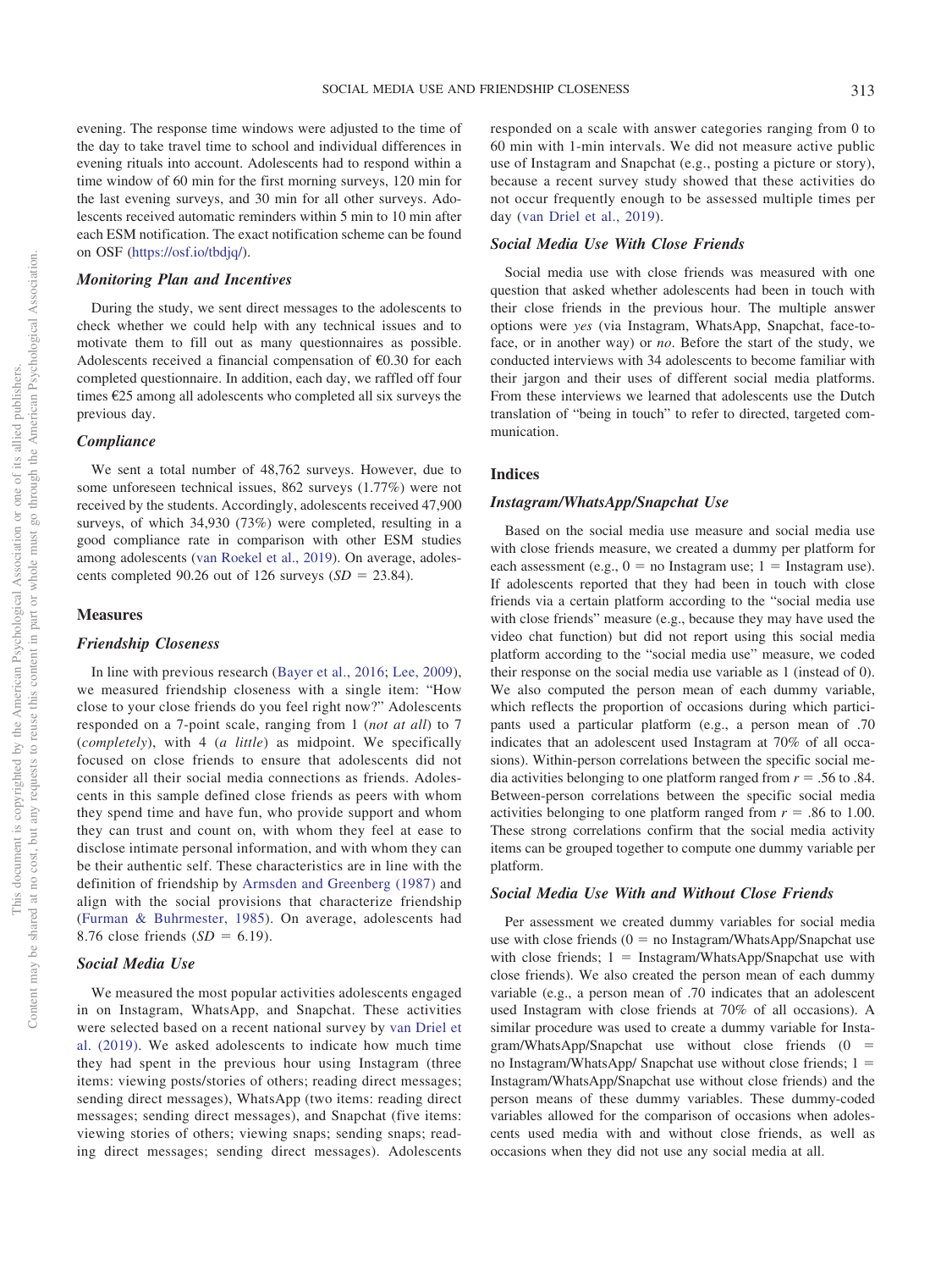# **Statistical Analyses**

Unless indicated otherwise, we exactly followed our preregistered analysis plan [\(https://osf.io/7vszj\)](https://osf.io/7vszj) and examined associations of Instagram, Snapchat, and WhatsApp use with friendship closeness by means of multilevel modeling in Mplus 8.4 [\(Muthén &](#page-13-23) [Muthén, 2017\)](#page-13-23). We ran two-level models in which the repeated momentary ESM assessments (level 1) were nested within adolescents (level 2). To avoid multicollinearity (see [Supplement 1\)](https://doi.org/10.1037/dev0001148.supp), the three platforms were analyzed in three separate sets of analyses. We estimated four models per platform. In all models, we personmean centered all categorical and continuous within-person variables (Level 1) to control for between-person effects [\(Wang &](#page-14-9) [Maxwell, 2015\)](#page-14-9). Between-person variables were grand-mean centered (Level 2).

For each platform, in Model 1 (the intercept only model), we determined the relative amount of within-person and betweenperson variance (i.e., intraclass correlation). In Model 2 (the reference model), we added two fixed covariates to the model, weekday versus weekend day (Level 1) and notification number of the day (Level 1), to detrend the data. This is helpful to interpret within-person associations as correlated fluctuations beyond other changes in social media use and friendship closeness [\(Wang &](#page-14-9) [Maxwell, 2015\)](#page-14-9). In Model 3 (fixed effects model), we determined the within-person and between-person associations of social media use with friendship closeness, by adding the fixed within-person effect of Instagram/WhatsApp/Snapchat use (Level 1) and the between-person effect of adolescents' average level of Instagram/ WhatsApp/Snapchat use across the 3 weeks (Level 2).

Finally, in Model 4, we determined the within-person and between-person associations of Instagram/WhatsApp/Snapchat use with and without close friends with friendship closeness. For the ease of interpretation, we used an alternative specification of the preregistered model. Specifically, we estimated the within-person fixed effects of Instagram/WhatsApp/Snapchat use with close friends and without close friends with two Level 1 dummy variables (Dummy  $1: 0 =$  no Instagram/WhatsApp/Snapchat use with close friends;  $1 =$ Instagram/WhatsApp/Snapchat use with close friends; Dummy 2:  $0 =$  no Instagram/WhatsApp/Snapchat use without close friends,  $1 =$ Instagram/WhatsApp/Snapchat use without close friends; Level 1). At the between-person level, we estimated the associations of adolescents' average level of Instagram/WhatsApp/Snapchat with close friends and without close friends across the 3 weeks (Level 2). As this alternative specification of Model 4 resulted in an identical overall model fit as the preregistered Model 4 in which we aimed to include the general social media use variables instead of the social media use without close friends variables, Model 3 remained nested in Model 4 (see [Supplement 14](https://doi.org/10.1037/dev0001148.supp) for the results of the original preregistered models).

Nested models were compared by the likelihood ratio test, the Akaike information criterion (AIC), and the Bayesian information criterion (BIC; [Hox et al., 2018\)](#page-12-20). We preregistered that model comparison would show an improvement in model fit if the AIC and BIC values were at least three points lower than the reference model or if the likelihood ratio test was significant ( $p < .05$ ; [Raftery, 1995\)](#page-13-24). We interpreted the fixed effects if at least one of these inference criteria suggested a better fit. When *p* values were smaller than .05, we considered the fixed effects as significant and interpreted the effect sizes. To determine differences between

platforms (Hypotheses 3a [H3a] and 3b [H3b]), standardized effects were compared.

As an assumption check, we examined whether residuals were normally distributed according to the procedure of [Hox et al.](#page-12-20) [\(2018\).](#page-12-20) Histograms and QQ-plots revealed that all residuals were fairly normally distributed (see [Supplement 2](https://doi.org/10.1037/dev0001148.supp) in the online supplemental material). As the assumptions were met, we tested our models in Mplus 8.4 by using the maximum likelihood estimation method. The multilevel analyses allowed us to include all available assessments on which all items were reported.

## **Results**

#### **Descriptive Statistics and Correlations**

In total, 345 adolescents (89%) used Instagram at least once a week, 375 (97%) used WhatsApp, and 285 (73%) used Snapchat at least once a week. Descriptive statistics in [Table 1](#page-6-0) show that adolescents used Snapchat at 61% of the assessments, followed by Instagram (56%), and WhatsApp (53%). In about half of all occasions during which adolescents used Snapchat or Instagram, they had been in touch with their friends via these platforms. WhatsApp was used less frequently for being in touch with close friends; only during 23% of all occasions when adolescents had used WhatsApp. Of all participants, 23% had never been in touch with their friends via WhatsApp, as opposed to 4% via Snapchat and 1% via Instagram. Thus, although WhatsApp was used by the largest group of participants, they used WhatsApp relatively less frequently with close friends than Instagram and Snapchat.

As [Table 1](#page-6-0) shows, within-person and between-person correlations had an opposing sign. At the between-person level we found positive correlations between friendship closeness and Instagram use with close friends and WhatsApp use. Adolescents who had used Instagram with close friends and WhatsApp more frequently than their peers throughout the 3 weeks experienced higher levels of friendship closeness across the 3 weeks than their peers. At the within-person level, however, friendship closeness was significantly negatively correlated with Instagram use, Instagram use with close friends, and WhatsApp use. Hence, adolescents felt less close to their friends after they had used Instagram or WhatsApp in the previous hour. As these associations reflect zero-order within-person correlations, we conducted multilevel analyses to test our hypotheses.

# **Associations of Friendship Closeness With Social Media Use**

A full overview of each model can be found in [Supplements 3](https://doi.org/10.1037/dev0001148.supp) through [6](https://doi.org/10.1037/dev0001148.supp) in the online supplemental material. A summary of the main findings is presented in [Table 2.](#page-6-1) [Table 3](#page-7-0) presents a statistical overview of the main findings of Model 3 and 4.

#### **Intercept-Only Model**

The intercept-only model (Model 1) without predictors revealed an intraclass correlation (ICC) of .41. Hence, whereas 41% of the variance in friendship closeness was due to stable differences between adolescents, 59% was due to within-person overtime fluctuations in adolescents' individual scores around their own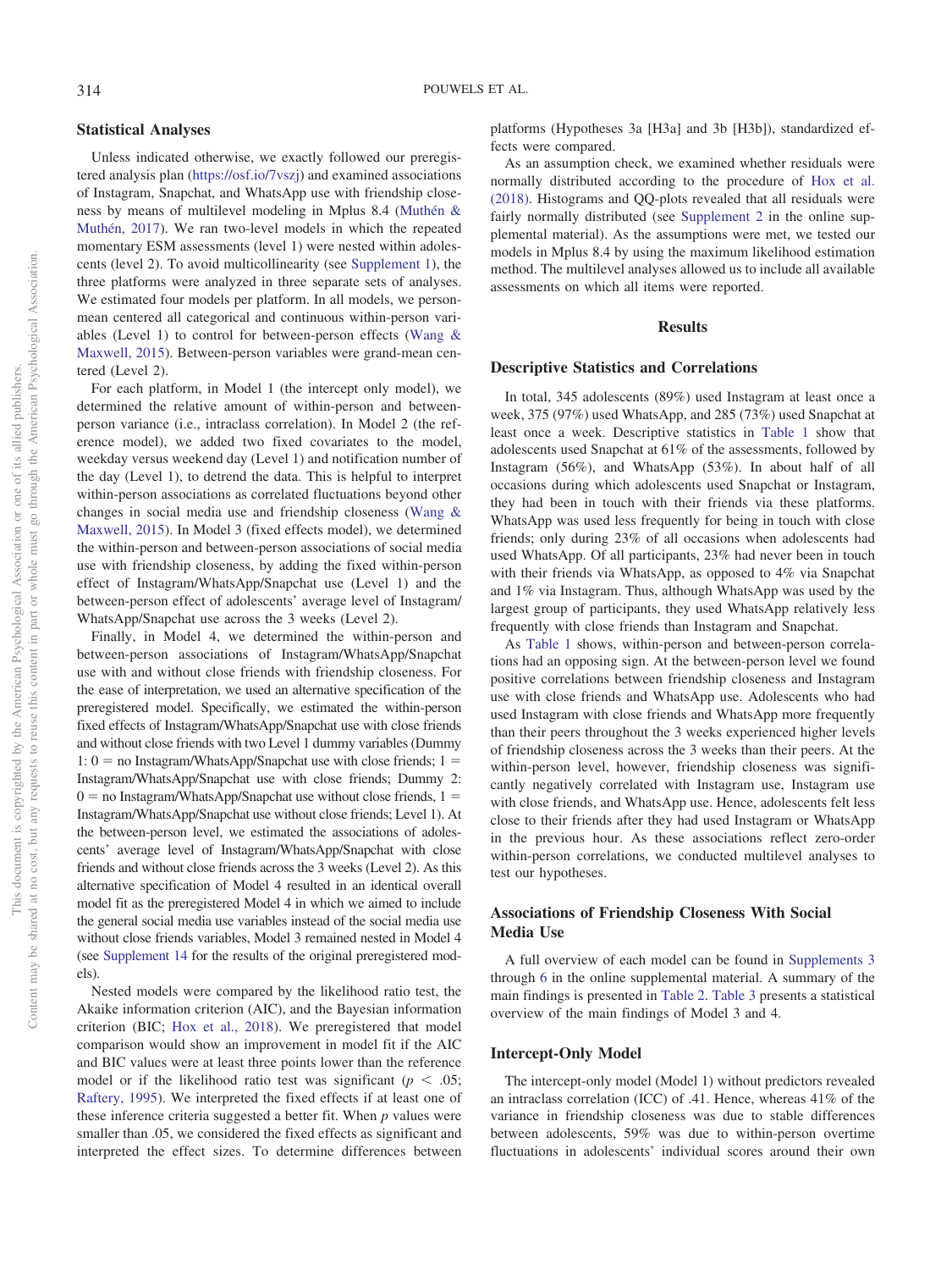|                                        |                  |                   |             | Descriptive<br>statistics |               | Correlations friendship closeness |  |
|----------------------------------------|------------------|-------------------|-------------|---------------------------|---------------|-----------------------------------|--|
| Variable                               | $\boldsymbol{n}$ | No. of occassions | $M^{\rm a}$ | SD                        | Within-person | Between-person                    |  |
| Friendship closeness                   | 387              | 34,930            | 4.48        | 1.30                      |               |                                   |  |
| Social media use                       |                  |                   |             |                           |               |                                   |  |
| Instagram                              | 345              | 31,658            | .56         | .25                       | $-.03***$     | .10                               |  |
| WhatsApp                               | 375              | 34,068            | .53         | .25                       | $-.02**$      | $.12*$                            |  |
| Snapchat                               | 285              | 26,479            | .61         | .27                       | $-.01$        | .04                               |  |
| Social media use with close friends    |                  |                   |             |                           |               |                                   |  |
| Instagram                              | 345              | 31,658            | .29         | .22                       | $-.03***$     | $.19***$                          |  |
| WhatsApp                               | 375              | 34,068            | .12         | .20                       | $-.01$        | .07                               |  |
| Snapchat                               | 285              | 26,479            | .31         | .27                       | .00           | .10                               |  |
| Social media use without close friends |                  |                   |             |                           |               |                                   |  |
| Instagram                              | 345              | 31,658            | .28         | .20                       | $-.01$        | $-.09$                            |  |
| WhatsApp                               | 375              | 34,068            | .41         | .22                       | $-.01*$       | .07                               |  |
| Snapchat                               | 285              | 26,479            | .30         | .20                       | .00           | $-.07$                            |  |

*Descriptive Statistics and Within-Person and Between-Person Correlations of Social Media Use With Friendship Closeness*

a Means reflect the average of person mean scores. For social media use, person mean scores reflect the proportion of occasions during which participants used a particular platform (e.g., adolescents used Instagram during 56% of the occasions).

 $p < .05.$  \*\*  $p < .01.$  \*\*\*  $p < .001.$ 

means. This ICC confirms that our sampling scheme of six assessments a day yielded sufficient within-person variance in friendship closeness for conducting multilevel analyses.

# **Reference Model**

<span id="page-6-0"></span>**Table 1**

Next, we estimated our reference model (Model 2) to check for potential time trends in the data. Adolescents experienced higher levels of friendship closeness on weekdays than in the weekend  $(\beta = .184$  to  $.195, p < .001$ ) and they experienced higher levels of friendship closeness at the beginning than at the end of the day  $(\beta = -.059 \text{ to } -.072, p < .001)$ . As both predictors were significant, Model 2 served as reference model to which the social media use models were compared.

#### <span id="page-6-1"></span>**Table 2**

*Summary of the Main Outcomes of the Multilevel Analyses*

|                                        |                    | Friendship closeness |  |
|----------------------------------------|--------------------|----------------------|--|
| Variable                               | Within-person<br>β | Between-person<br>β  |  |
| Social media use                       |                    |                      |  |
| Instagram                              | $-.058***$         | .082                 |  |
| WhatsApp                               | $-.027*$           | $.104*$              |  |
| Snapchat                               | $-.001$            | .035                 |  |
| Social media use with close friends    |                    |                      |  |
| Instagram                              | $-.069***$         | $.171***$            |  |
| WhatsApp                               | $-.037$            | .082                 |  |
| Snapchat                               | .009               | .090                 |  |
| Social media use without close friends |                    |                      |  |
| Instagram                              | $-.047***$         | $-.055$              |  |
| WhatsApp                               | $-.025$            | .095                 |  |
| Snapchat                               | $-.009$            | $-.073$              |  |

*Note*.  $\beta$  = standardized effects using STDY standardization in Mplus for the categorical within-person variables and STDYX standardization in Mplus for the continuous between-person variables. Significance was based on two-sided *<sup>p</sup>* values of the unstandardized effects.  $p < .05.$  \*\*  $p < .01.$  \*\*\*  $p < .001.$ 

## **Social Media Use Models**

#### *Instagram Use*

Model 3 revealed no between-person association (H1a): Adolescents' average level of Instagram use across the 3 weeks was unrelated to their mean level of friendship closeness across the same period. In contrast, a very small significant negative withinperson effect of Instagram use on momentary experiences of friendship closeness was revealed ( $\beta = -.058$ ,  $p < .001$ ; H1b). That is, adolescents felt less close to their friends after they had used Instagram in the previous hour.

In Model 4, we determined the relative effects of Instagram use with and without close friends (H2). At the within-person level, this model showed that the very small negative effect of Instagram use on momentary friendship closeness pertained to both Instagram use with close friends ( $\beta = -.069$ ,  $p < .001$ ; H2b) and Instagram use without close friends ( $\beta = -.047$ ,  $p =$ .002; H2b). Adolescents felt less close to their friends after using Instagram in the past hour than when they did not use Instagram, regardless of whether they used Instagram with or without close friends. At the between-person level, we found an association with an opposite sign for Instagram use with close friends  $(\beta = .171, p = .002; H2a)$ , which indicated that adolescents who had been in touch more frequently with their close friends via Instagram across the 3 weeks felt, on average, closer to their friends than adolescents who had been in touch less frequently with close friends via Instagram. The average level of Instagram use without close friends was unrelated to mean levels of friendship closeness.

## *WhatsApp Use*

We found that WhatsApp use was positively related to mean levels of friendship closeness at the between-person level ( $\beta$  =  $.104, p = .044$ ; H1a, Model 3), but very weakly *negatively* related to momentary experiences of friendship closeness at the withinperson level  $(\beta = -.027, p = .030; H1b, Model 3)$ . This indicates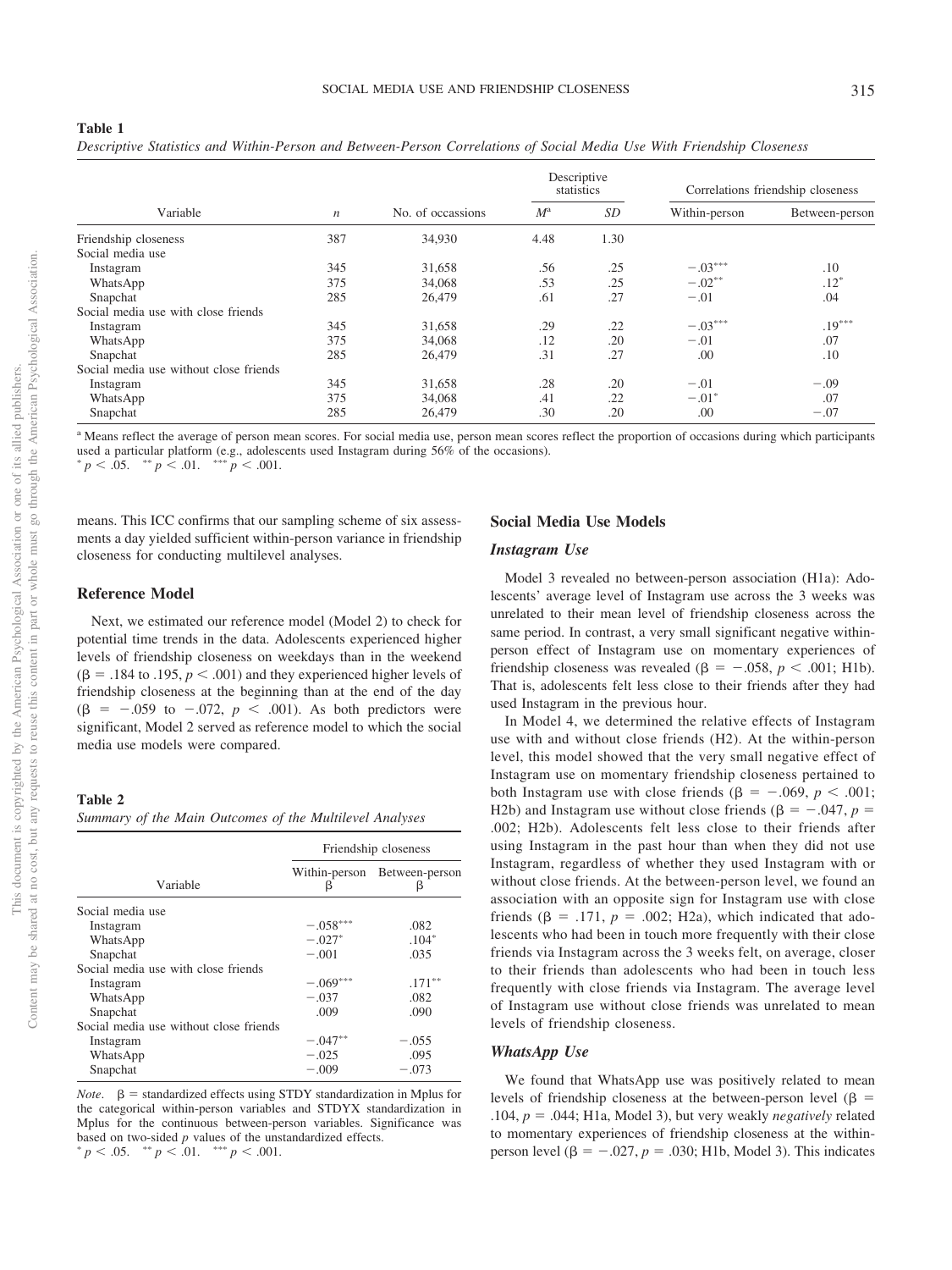|                        | l                  |
|------------------------|--------------------|
|                        |                    |
|                        |                    |
|                        |                    |
|                        |                    |
|                        |                    |
|                        |                    |
|                        | C<br>C<br>j        |
|                        | J<br>j             |
|                        | ì<br>I<br>Ĵ        |
|                        |                    |
| į<br>Î                 |                    |
|                        | I<br>ì             |
|                        |                    |
|                        | J                  |
|                        | J                  |
| 1                      |                    |
|                        |                    |
|                        | ֩                  |
|                        |                    |
|                        | ١İ                 |
|                        | さいしょう こうかい<br>J    |
|                        | İ                  |
|                        | j                  |
| ļ<br>i                 | į<br>ū             |
|                        | j<br>ĵ             |
|                        | š                  |
|                        |                    |
| $\frac{1}{2}$<br>ś     |                    |
|                        |                    |
| í                      |                    |
| š<br>i<br>j            |                    |
| 21<br>)                | J                  |
| ì                      | ١                  |
| j                      |                    |
| 5                      |                    |
| í                      | $\frac{1}{2}$<br>š |
| i                      |                    |
|                        | Ì<br>ì             |
| J                      |                    |
|                        | Ξ                  |
|                        | ֚֘֝                |
| ≌<br>j                 | ś                  |
|                        | j<br>ï             |
| j                      |                    |
| ł                      | ֦                  |
| į<br>ł                 | ĵ<br>֩             |
| j<br>Į<br>j            | ŧ<br>j             |
| $\frac{1}{2}$          | j<br>ì             |
| ĺ<br>j<br>ì            |                    |
| i<br>J                 | í                  |
|                        |                    |
| <b>Control Control</b> | j                  |
|                        |                    |
|                        |                    |
|                        |                    |
|                        | I                  |
|                        |                    |
| i                      |                    |
|                        |                    |
|                        |                    |
|                        |                    |
|                        |                    |
|                        |                    |
|                        | mav                |
|                        | $\frac{1}{2}$      |
|                        |                    |
|                        | Contei             |
|                        |                    |

<span id="page-7-0"></span>

**Table 3**<br>*Predicting Friendship Closeness From Social Media Use at the Within-Person and Between-Person Level* Predicting Friendship Closeness From Social Media Use at the Within-Person and Between-Person Level

|                                                                                                                                                                                 |                |                               | Instagram [IN]                                               |                 |         |                                  | WhatsApp [WA]                                            |             |            |                                  | Snapchat [SN]                             |                |
|---------------------------------------------------------------------------------------------------------------------------------------------------------------------------------|----------------|-------------------------------|--------------------------------------------------------------|-----------------|---------|----------------------------------|----------------------------------------------------------|-------------|------------|----------------------------------|-------------------------------------------|----------------|
|                                                                                                                                                                                 | $\overline{n}$ | $=$ 345; $t_{\text{average}}$ | $= 91.762;$<br>No. of occasions $=$ 31,658                   |                 |         | $n = 375$ ; $t_{\text{average}}$ | No. of occasions $=$ 34,068<br>90,848;<br>$\mathbf{I}$   |             |            | $n = 285$ ; $t_{\text{average}}$ | No. of occasions $= 26,479$<br>$= 92,909$ |                |
| Models & variables                                                                                                                                                              | Δ              | SE <sub></sub>                | Þ                                                            | മ               | م       | SE                               | ρ                                                        | മ           | Р          | <b>SE</b>                        | p                                         | മ              |
| IN/WA/SN use versus no use<br>Model 3: Social media use<br>Within-person                                                                                                        | $-.087$        | 020                           | < 001                                                        | $-0.58$         | $-.041$ | .019                             | 030                                                      | $-0.027$    | $-.002$    | 023                              | 940                                       | $-.001$        |
| Average IN/WA/SN use<br>Between-person<br>Fit indices                                                                                                                           | .419           | 276                           | .129                                                         | .082            | .542    | 269                              | 644                                                      | .104        | .157       | 269                              | 559                                       | 035            |
| Likelihood ratio test<br><b>AIC</b><br>BIC                                                                                                                                      |                |                               | $\chi^2(2) = 21.604, p < 0.001$<br>117228.367<br>117169.827  |                 |         |                                  | $\chi^2(2) = 8.740, p = .006$<br>126932.689<br>26991.742 |             |            | $\chi^2(2) = .348, p =$          | .420<br>97323.229<br>97265.941            |                |
| Model 4: Social media use with versus without close friends<br>IN/WA/SN use with friends versus no use<br>Within-person                                                         | $-.104$        |                               | < 001                                                        | $-0.069$        | $-.057$ | .034                             | 000                                                      | $-.037$     | .014       | 028                              |                                           | $600$ .        |
| IN/WA/SN use without friends versus no use                                                                                                                                      | $-.072$        | 024<br>023                    | .002                                                         | $-0.047$        | $-.038$ | 020                              | 053                                                      | $-.025$     | 013        | 025                              | .616<br>614                               | $-.009$        |
| Average IN/WA/SN use without friends<br>Average IN/WA/SN use with friends<br>Between-person<br>Fit indices                                                                      | 970<br>$-.345$ | 318<br>355                    | 002<br>332                                                   | $-.055$<br>I7I. | 555     | .348<br>319                      | .082<br>$\overline{.}131$                                | .082<br>095 | 416<br>440 | 292<br>.381                      | 249<br>.154                               | 000<br>$-.073$ |
| Likelihood ratio test<br>AIC<br>BIC                                                                                                                                             |                |                               | $\chi^2(2) = 12.556, p \le .001$<br>117161.262<br>117236.527 |                 |         |                                  | $\chi^2(2) = .320, p = .426$<br>126936.370<br>127012.295 |             |            | $\chi^2(2) = 5.726, p =$         | .029<br>97264.214<br>97337.871            |                |
| Note. In all models, we controlled for weekday versus weekend day and Nth notification number of the day. Social media use predictors were dummy coded (0 = no use of IN/WA/SN, |                |                               |                                                              |                 |         |                                  |                                                          |             |            |                                  |                                           | $=$ use        |

of IN/WA/SN). Significant effects are displayed in bold.  $t =$  average number of assessments per participant;  $b =$  unstandardized effect;  $\beta =$  standardized effect using STDY standardization in Mplus for the categorical wi standardized effect using STDY standardization in Mplus *Note*. In all models, we controlled for weekday versus weekend day and *N*th notification number of the day. Social media use predictors were dummy coded (0 - $=$  unstandardized effect;  $\beta =$ for the categorical within-person variables and STDYX standardization in Mplus for the continuous between-person variables.  $=$  average number of assessments per participant;  $b =$ of IN/WA/SN). Significant effects are displayed in bold. *t* -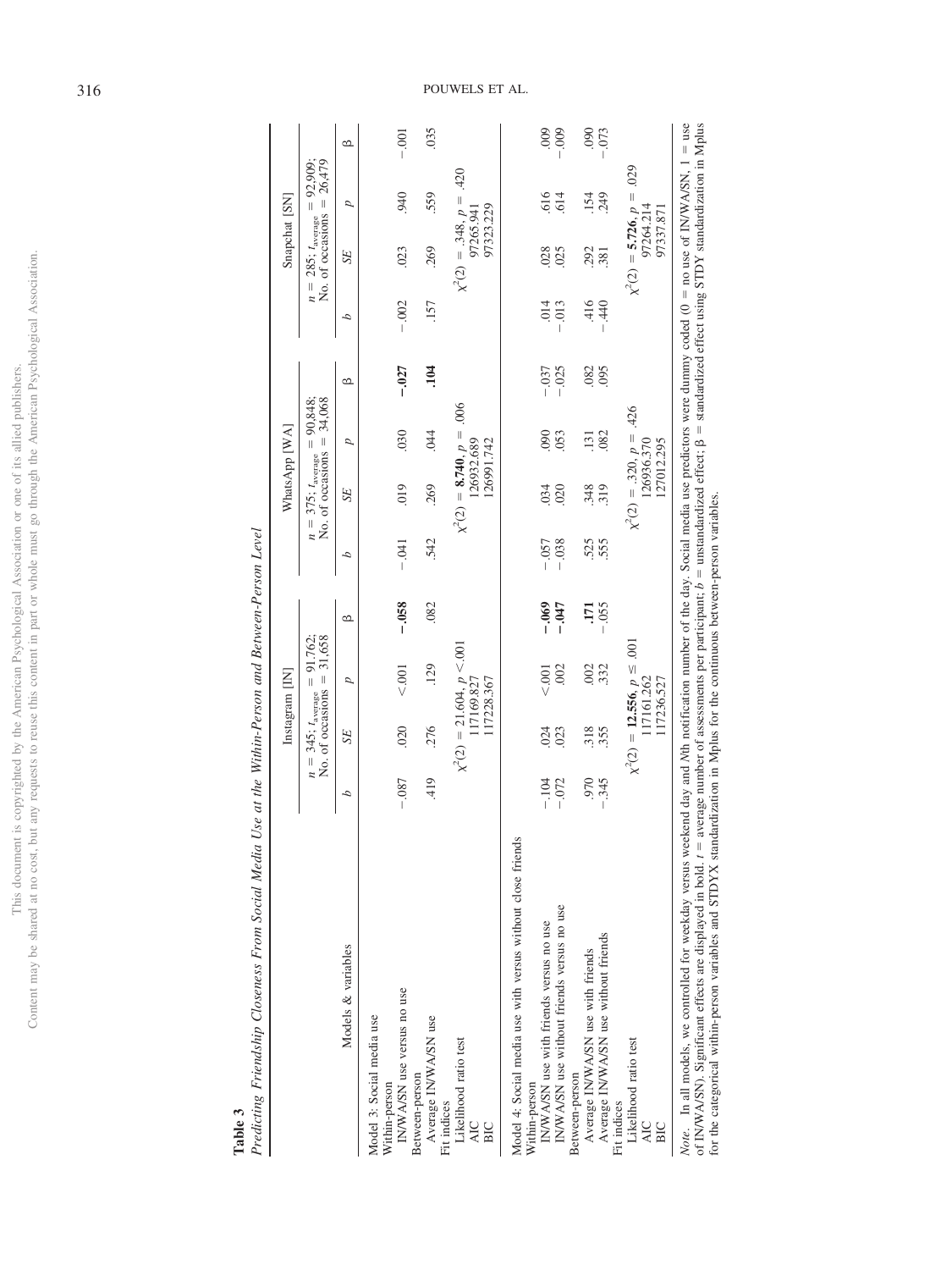that adolescents who used WhatsApp more frequently across the 3 weeks felt, on average, closer to their friends than adolescents who used WhatsApp less frequently. However adolescents felt less close after they used WhatsApp in the previous hour, compared to not using it at all.

The model fit did not significantly improve by including Whats-App use with close friends in the model (H2a and H2b, Model 4). Thus, the positive between-person and negative within-person associations of WhatsApp use with friendship closeness did not depend on whether adolescents used WhatsApp with their friends.

# *Snapchat Use*

The model fit of the Snapchat model was not significantly better than the reference model (Model 3). This indicates that Snapchat use was unrelated to adolescents' average (between-person level, H1a) and momentary (within-person level, H1b) level of friendship closeness.

The fit of the Snapchat use with close friends model (Model 4) was significantly better than the Snapchat use model according to the likelihood ratio test, but not according to the AIC and BIC criteria. We did not find any significant fixed effects. Thus, regardless of whether Snapchat was used with or without close friends, Snapchat use was not associated with adolescents' average (between-person level, H2a) and momentary (within-person level, H2b) level of friendship closeness.

#### **Comparison of Platforms**

Looking at differences between platforms, at the betweenperson level (H3a), we found moderately strong positive significant associations of friendship closeness with Instagram use with close friends ( $\beta = .171$ ) and general WhatsApp use ( $\beta = .104$ ), but not for Snapchat use. In contrast, at the within-person level (H3b), friendship closeness was significantly negatively related to Instagram use ( $\beta = -.058$ ) and WhatsApp use ( $\beta = -.027$ ). Comparison of effect sizes suggests that the associations were the strongest for Instagram, both at the between-person and withinperson level.

# **Sensitivity Analyses**

We conducted several preregistered sensitivity analyses that shed light on the robustness of the results against alternative specifications of the sample and research models. Specifically, we examined models in which all three platforms were included together and models in which eight participants with potentially untrustworthy answer patterns were excluded. In addition to the preregistered sensitivity analyses, we also estimated a model in which we omitted occasions with discrepancies between social media use with close friends and general social media use (i.e., occasions on which adolescents used a platform with close friends, even though they indicated that they spent 0 min using that platform). The findings of these models are available in [Supple](https://doi.org/10.1037/dev0001148.supp)[ments 7](https://doi.org/10.1037/dev0001148.supp) through [9](https://doi.org/10.1037/dev0001148.supp) in the online supplemental material. The general conclusion is that the findings were most robust for Instagram.

#### **Exploratory Analyses**

We conducted three additional sets of exploratory analyses. As preregistered, we first examined whether the within-person effects of Instagram use without close friends and WhatsApp use remained significant after controlling for the carry-over effect of friendship closeness two hours prior to each assessment. A full overview of the model specifications and main outcomes of these analyses can be found in [Supplements 10](https://doi.org/10.1037/dev0001148.supp) through [13](https://doi.org/10.1037/dev0001148.supp) in the online supplemental material. Dynamic structural equation modeling [DSEM] revealed that, again, findings were most robust for Instagram. The effects of Instagram use with and without close friends on friendship closeness remained significant after controlling for the 2-hour lagged effect of friendship closeness  $(b = -.088, 95\%$  confidence interval [CI;  $-.133$ ,  $-.042$ ],  $\beta = -.024$  and  $b = -.054$ , 95% CI  $[-.096, -.010]$ ,  $\beta = -.015$ , respectively). Thus, Instagram use with and without close friends did not only cofluctuate with friendship closeness, but also predicted subsequent changes in friendship closeness. For WhatsApp use, we no longer found a significant within-person effect on friendship closeness.

Second, we examined whether there was heterogeneity between adolescents in the within-person effects of social media use on friendship closeness. The fixed effect models pointed at very small average within-person effect sizes. One explanation for such small effects may be that effects were diluted across a heterogeneous sample of adolescents with different susceptibilities to the effects of social media use [\(Beyens et al., 2020;](#page-12-13) [Valkenburg & Peter, 2013\)](#page-13-25). To model such heterogeneity, we added random effects to our multilevel analyses. Random effect models pointed at significant variance around the slopes and indicated that there was significant heterogeneity between adolescents in the strength and direction of the association of friendship closeness with Instagram, WhatsApp, and Snapchat use (see [Supplements 4](https://doi.org/10.1037/dev0001148.supp) through [6](https://doi.org/10.1037/dev0001148.supp) in the online supplemental material). This heterogeneity was confirmed by DSEM analyses with random slopes (see [Supplements 10](https://doi.org/10.1037/dev0001148.supp) through [13](https://doi.org/10.1037/dev0001148.supp) in the online supplemental material). [Figure 1](#page-9-0) presents the range of the person-specific associations of Instagram use (top histogram), Instagram use with close friends (bottom left histogram), and Instagram use without close friends (bottom right histogram). The *y*-axis represents the number of participants and the *x*-axis the standardized person-specific effect sizes. As [Figure 1](#page-9-0) shows, for all three variables we found a large heterogeneity in person-specific within-person associations with friendship closeness. For Instagram use, the standardized person-specific effect sizes ranged from  $-.565$  to .449, for Instagram use with close friends from  $-.745$  to .697, and for Instagram use without close friends they ranged from  $-.649$  to .454.

Third, in addition to the preregistered exploratory analyses, we explored potential gender differences, given that several large-scale studies have demonstrated that media effects may differ between boys and girls [\(Kelly et al., 2018;](#page-13-26) [Thorisdottir et](#page-13-27) [al., 2019;](#page-13-27) [Twenge et al., 2020\)](#page-13-28). We did not find a main effect of gender on friendship closeness at the between-person level, indicating that boys and girls did not differ in their average level of friendship closeness. The associations between Instagram, WhatsApp or Snapchat use and friendship closeness at the between-person level were not moderated by gender. However, we found a significant cross-level interaction. The withinperson association of WhatsApp use with friendship closeness was moderated by gender  $(b = .123, p = .028)$ , but the associations of Instagram and Snapchat use with friendship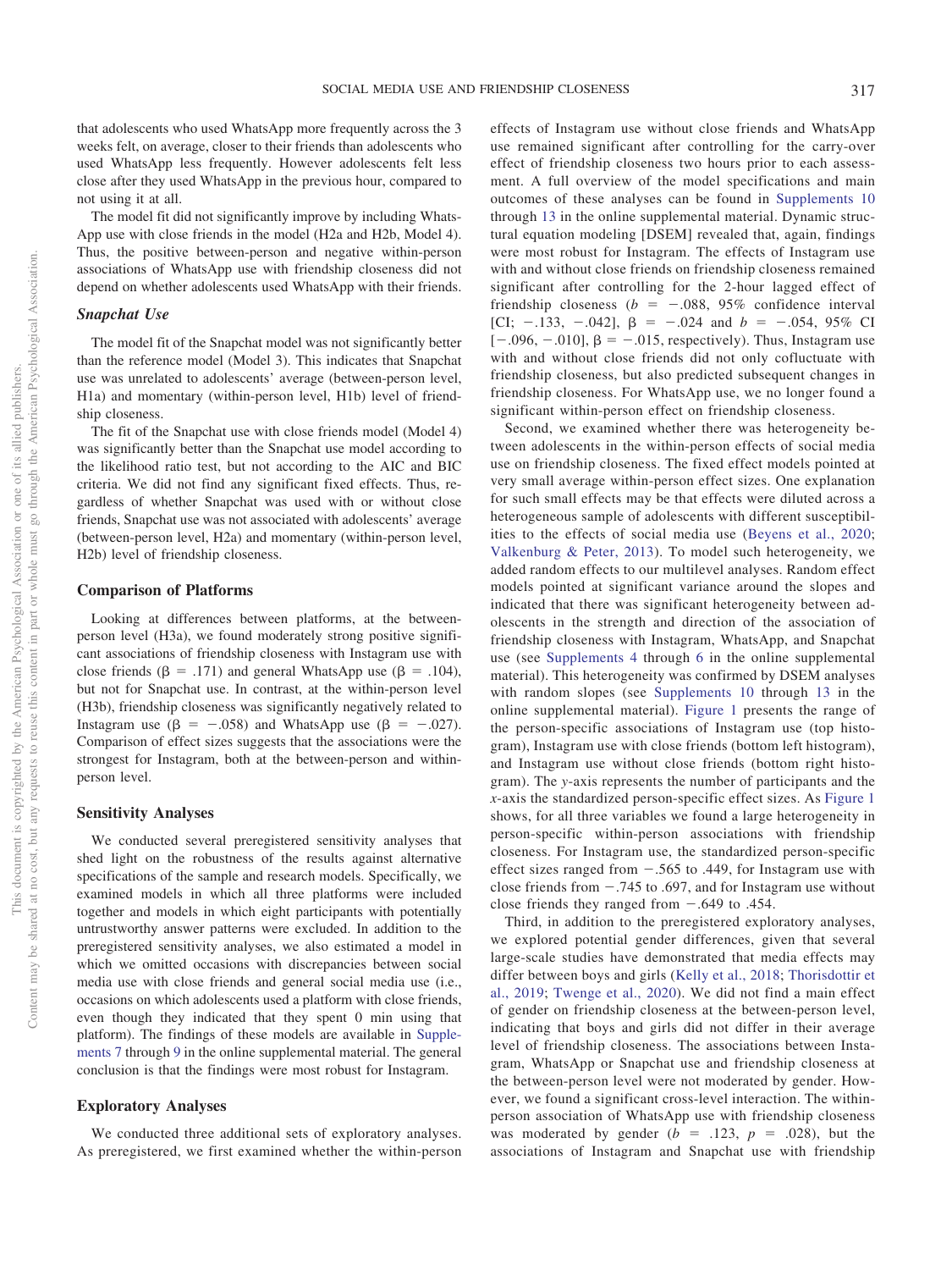<span id="page-9-0"></span>



*Note.* Top histogram: Instagram use. Bottom-left histogram: Instagram use with close friends. Bottom-right histogram: Instagram use without close friends. The vertical black lines represent the mean of person-specific effect sizes. See the online article for the color version of this figure.

closeness were not. Simple effect analyses showed that the within-person association of WhatsApp use with friendship closeness was significantly negative among boys ( $b = -.098$ ,  $p = .040$ , and nonsignificant among girls ( $b = .024$ ,  $p = .465$ ).

#### **Discussion**

The development of close friendships is an important task in adolescence. To get insight in real-time processes that may underly the development of friendship closeness [\(Granic, 2005\)](#page-12-4), we investigated the role of social media use in adolescents' friendship closeness in their daily lives. Using experience sampling data with 34,930 observations of 387 participants, we demonstrated that adolescents who used WhatsApp and Instagram with close friends more often than their peers experienced higher levels of friendship closeness. These positive between-person associations were not replicated at the within-person level. Instead, we found small negative within-person associations between general WhatsApp use and Instagram use and friendship closeness. Thus, overall, the stimulation hypothesis was not supported at the within-person level. However, post hoc analyses indicated sizable individual differences in adolescents' susceptibility to the effects of social media use on friendship closeness.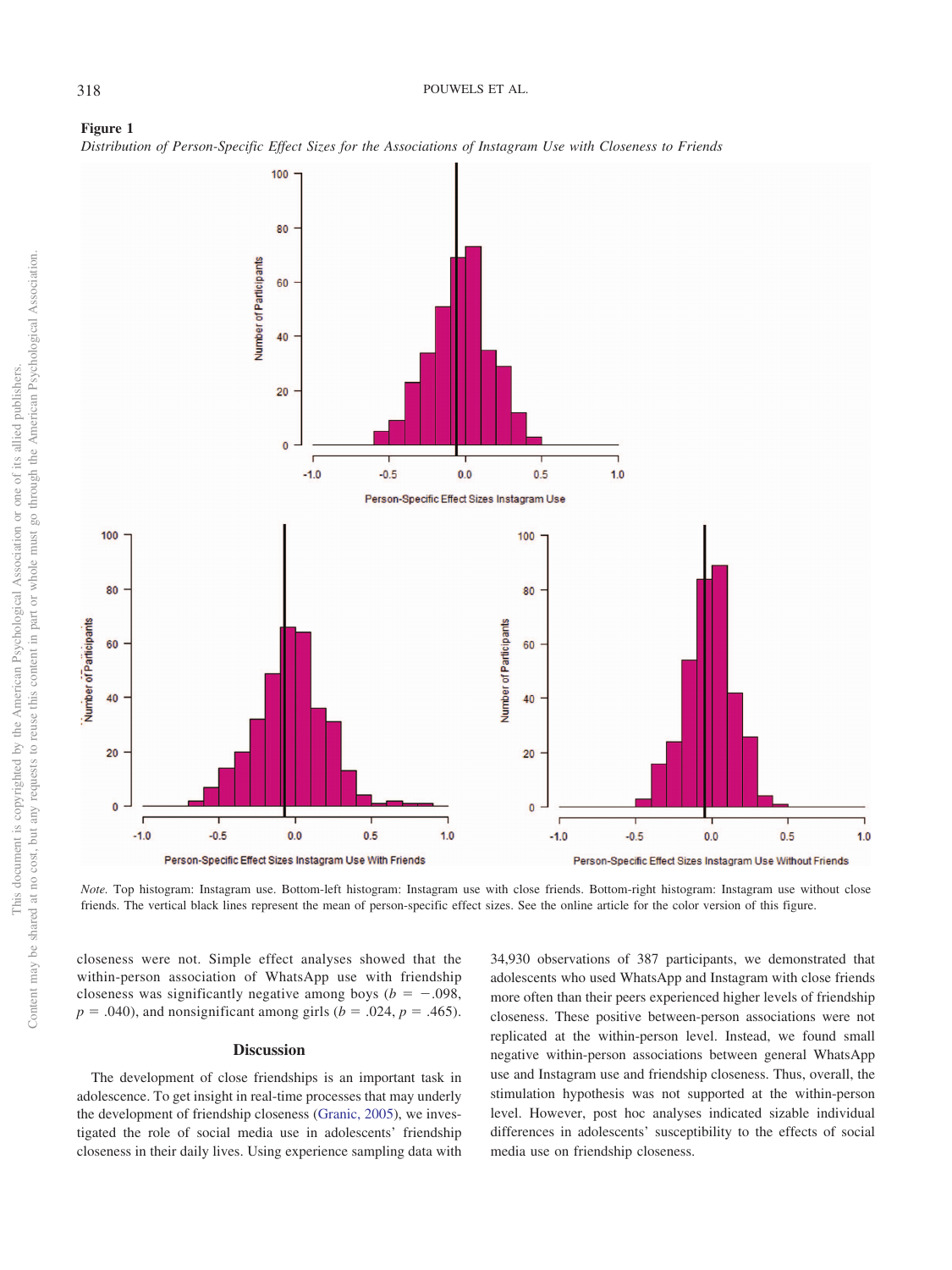# **Adolescents' Social Media Use and Friendship Closeness in Their Daily Lives**

Previous research consistently found positive betweenperson associations of social media use with friendship closeness (e.g., [Antheunis et al., 2014;](#page-12-3) [Rousseau et al., 2019\)](#page-13-3). These earlier studies examined the between-person association between adolescents' social media use and their general assessment of the closeness of their friendships. In the present study, we examined these between-person associations by aggregating adolescents' real-time, momentary experiences of friendship closeness across 3 weeks, which generally greatly reduces the recall bias in estimating the level of social media use [\(Griffioen](#page-12-21) [et al., 2020;](#page-12-21) [Underwood et al., 2018\)](#page-13-29). Despite this difference in approach, we were able to replicate the positive between-person association, but only for WhatsApp use: Adolescents who used WhatsApp more frequently experienced higher average levels of friendship closeness as compared to their peers who used WhatsApp less often. Although the associations for general Instagram and Snapchat use with friendship closeness were also positive, they fell below significance. As a result, our first hypothesis (H1a) was partially supported.

Although at first sight the positive between-person association appears to suggest that the stimulation hypothesis was supported, several scholars have highlighted the importance of disentangling within-person effects of social media from between-person associations, as conclusions about processes within single individuals cannot be drawn from between-person differences [\(Coyne et al., 2020;](#page-12-22) [Keijsers & van Roekel, 2019;](#page-12-23) [Prinstein et al., 2020\)](#page-13-16). To investigate whether social media use stimulates friendship closeness in adolescents' daily lives, we examined the within-person associations of Instagram, WhatsApp, and Snapchat use with friendship closeness. Contrary to the stimulation hypothesis and our own hypothesis (H1b), we found either nonsignificant or very small negative withinperson associations. Thus, on average, adolescents did *not* experience higher levels of friendship closeness after using social media in the previous hour. This finding is in line with other social media effects studies, which found only very small effects of social media at the within-person level [\(Coyne et al.,](#page-12-22) [2020;](#page-12-22) [Orben et al., 2019\)](#page-13-30). However, it should be noted that our additional analyses, as presented in [Figure 1,](#page-9-0) showed a striking heterogeneity in these effects. In fact, although the average within-person effect of Instagram use was very small  $(\beta = -.058)$ , the person-specific within-person effect sizes ranged from  $\beta = -.565$  to  $\beta = .449$ .

# **Friendship Closeness and Social Media Use With Versus Without Close Friends**

We further extended previous research by showing that the effects of Instagram use did depend on whether adolescents used Instagram with or without close friends. As expected in H2a, we found quite strong positive between-person associations of Instagram use with friendship closeness that pertained to social media use with close friends ( $\beta = .171$ ). Moreover, as expected, adolescents' Instagram use without close friends was unrelated to friendship closeness at the between-person level.

In contrast to the between-person associations and H2b, at the within-person level we did find a significant, but small, negative within-person association between Instagram use with and without close friends and friendship closeness. While this may indicate that using Instagram may be linked with feeling less close to one's close friends, it is important to consider that the sizes of the within-person associations were very small and appeared to mask individual differences in effect sizes [\(Beyens et al., 2020\)](#page-12-13). That is, we found strong heterogeneity in the within-person effect sizes of Instagram use with and without close friends, ranging from strongly negative ( $\beta = -.745$ ) to strongly positive ( $\beta = .697$ ). Although a more extensive analysis of the person-to-person differences in susceptibility to the effects of social media use on friendship closeness was beyond the scope of this study, our findings do suggest that there is a group of adolescents for whom the stimulation hypothesis holds. However, because there is also a group of adolescents for whom social media use is negatively related to friendship closeness, these effects may cancel each other out, resulting in small average within-person associations between Instagram use with and without close friends and friendship closeness.

We have two potential explanations as to why some adolescents may experience small decreases in friendship closeness because of Instagram use per se or Instagram use with or without close friends. A first explanation may lie in the constant accessibility of social media. Adolescents have created expectations regarding online friendship maintenance that may temporarily decrease friendship closeness if they are not met. For example, adolescents may have created the expectation that their friends will always be available to provide feedback on their social media posts [\(Nesi et](#page-13-2) [al., 2018\)](#page-13-2). Accordingly, they may feel stressed or concerned about their friendships if they do not receive immediate or enough (positive) comments or likes from their close friends on these posts [\(Beyens et al., 2016;](#page-12-24) [Yau & Reich, 2018\)](#page-14-1), which could lead to momentary decreases in their assessment of friendship closeness. Moreover, as adolescents often use social media to publicly display their friendships to others by posting pictures with close friends, they may sometimes be exposed to social media posts of friends at events they are not invited to, which may enhance feelings of social exclusion [\(Nesi et al., 2018;](#page-13-2) [Rideout & Robb,](#page-13-1) [2018\)](#page-13-1).

A second explanation may be that for some adolescents Instagram use without close friends displaces the time they spend on face-to-face interaction with their close friends [\(Kraut et al., 1998;](#page-13-18) [Verduyn et al., 2021\)](#page-14-5). Even when adolescents spend time with their close friends, social media may be at the expense of quality time with close friends, as adolescents and their friends have been found to frustrate each other by using their phones while they are hanging out together [\(Rideout & Robb, 2018\)](#page-13-1). Such media multitasking during conversations has been found to be related to lower socioemotional functioning [\(van der Schuur et al., 2015\)](#page-13-31), and may account for the small social media-induced decreases in friendship closeness among some adolescents [\(Nesi et al., 2018\)](#page-13-2).

#### **Different Platforms Yield Differential Effects**

The findings of this study confirmed the idea that adolescents use different social media platforms in complementary ways [\(Phua](#page-13-19) [et al., 2017;](#page-13-19) [Vermeulen et al., 2018;](#page-14-10) [Waterloo et al., 2017\)](#page-14-2),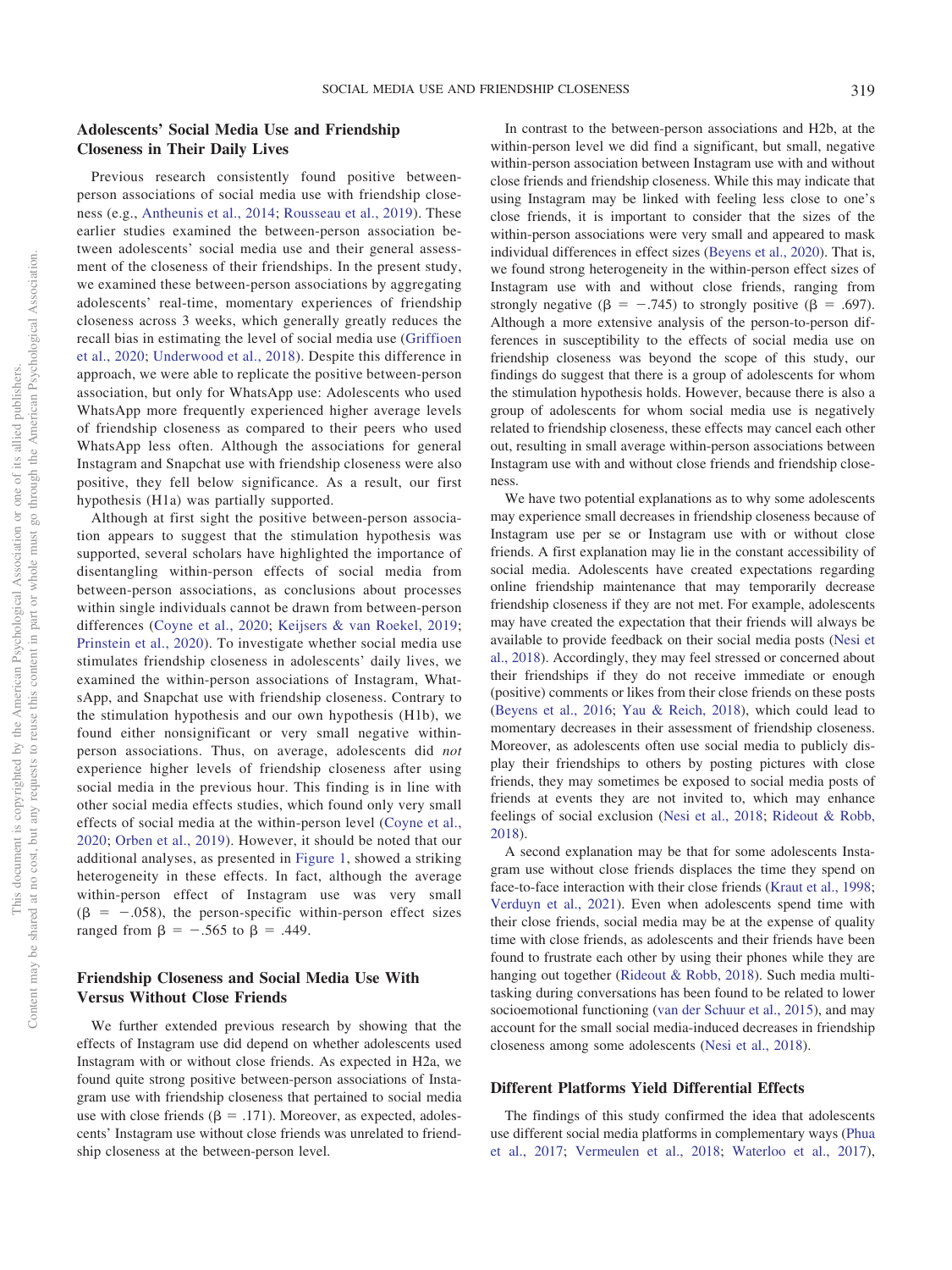although the pattern of platform differences was the opposite of what we had expected. Whereas we expected that WhatsApp and Snapchat use would be more strongly positively related to friendship closeness than Instagram use (H3a and H3b), the most robust and strongest effects were found for Instagram. This may perhaps be because adolescents' use of social media rapidly changes over time. Although WhatsApp was the most popular platform among adolescents in this study, only in 12% of the occasions it was used to communicate with close friends. A recent Dutch survey study revealed that WhatsApp is used not only to send direct messages to (close) friends, but also to parents and acquaintances [\(van Driel](#page-14-0) [et al., 2019\)](#page-14-0). Although Snapchat was used more frequently with close friends than WhatsApp, the effects for Snapchat may have been nonsignificant because adolescents may not remember the content of their snap messages and consider them as relatively meaningless, as has been shown in a study among young adults [\(Bayer et al., 2016\)](#page-12-10).

Contrary to our expectations, Instagram seems to play the largest role in communicating with close friends and, thus, friendship closeness. Today's adolescents often have multiple Instagram accounts [\(van Driel et al., 2019\)](#page-14-0): Besides a real Instagram account, many adolescents have a fake Instagram account (FINSTA) that is used to connect with close friends. Research among college students showed that a FINSTA is used to provide friends daily updates and to make them laugh [\(Kang & Wei, 2020\)](#page-12-25). As humor and intimate self-disclosure are strongly related to friendship closeness [\(Martin & Ford, 2018;](#page-13-21) [Trepte et al., 2018\)](#page-13-11), the use of FINSTAs may explain why we found the strongest effects for Instagram.

# **Strengths, Limitations, and Implications for Future Research**

To the best of our knowledge, this preregistered study is (among) the first to assess whether social media use and friendship closeness are linked in adolescents' daily lives. The study had a high compliance rate (one of the most important markers of the quality of an ESM study; [van Roekel et al., 2019\)](#page-14-8), resulting in a total number of 34,930 assessments. Moreover, we used an ecologically valid measure of social media use that minimized recall bias [\(Larson, 2019\)](#page-13-32), by asking adolescents to report on their social media use in the previous hour. In addition, this study provided further evidence for the more general idea that between-person and within-person processes are distinct processes, which need to be distinguished in (social) media effect studies [\(Coyne et al., 2020;](#page-12-22) [Orben et al., 2019;](#page-13-30) [Prinstein et al., 2020\)](#page-13-16). Finally, the present study revealed that it is important for future studies to disentangle online interactions with close friends from other online interactions, because at the between-person level, these different types of interactions may have opposite effects on adolescents' friendship closeness.

Despite its strengths, this study also has several limitations. First, as this study specifically focused on close friendships, findings cannot be directly generalized to other types of friendships or friendships in general. Second, this study incorporated a rather narrow measure of social media use with close friends that did not distinguish between different types of social media use with close friends (e.g., liking a friends' post, direct messaging). Third, this study did not take the valence or quality of online interactions with

friends into account. The present study therefore could not obtain insight into the circumstances under which social media use enhances and decreases friendship closeness. Insight in this question could be obtained by assessing the type, valence, and content of social media interactions with close friends (i.e., humor, selfdisclosed intimate information, support, conflicts, cyberbullying, or misunderstanding; [Nesi et al., 2018;](#page-13-2) [Yau & Reich, 2018\)](#page-14-1). As most adolescents predominantly have positive experiences with close friends via social media [\(Koutamanis et al., 2015;](#page-13-13) [van Driel](#page-14-0) [et al., 2019\)](#page-14-0), this question could only be addressed in a targeted sample of adolescents who have both positive and negative experiences with close friends.

Another important open question is how many adolescents experience positive or negative effects of social media use on real-time experiences of friendship closeness. This study already provided a first glimpse of potential heterogeneity in these effects, as our sensitivity analyses pointed at large variance around withinperson effects. A recent ESM study on the effects of adolescents' social media use on well-being demonstrated strong personspecific susceptibilities to these effects [\(Beyens et al., 2020\)](#page-12-13). Beyens et al. showed that 46% of the adolescents felt happier after using social media, while 10% felt less happy. Answering the question of how adolescents' social media use affects their friendship closeness in positive or negative ways would provide indispensable insight into who benefits from social media use in terms of friendship closeness and who does not.

A person-specific approach provides the opportunity to obtain insight into who these adolescents are in terms of trait-level characteristics. This study provided initial insights in potential trait differences in terms of gender, by revealing that a negative withinperson association of WhatsApp use with friendship closeness only holds for boys. However, even after including gender as trait-like moderator, there still was a large portion of unexplained variance, suggesting that besides gender, there may be other trait variables that explain heterogeneity. To get a more complete overview of the characteristics of adolescents who benefit from social media use in terms of friendship closeness and who do not, investigation of a combination of different trait variables is warranted. Based on results of previous between-person studies, it may be interesting to investigate the moderating role of trait levels of friendship quality, social anxiety, and social competence [\(Nesi](#page-13-2) [et al., 2018;](#page-13-2) [Yau & Reich, 2020\)](#page-14-11).

While the current study already provided unique insights in the short-term Instagram-induced changes in momentary levels of friendship closeness, an important avenue for future research is to investigate the long-term effects of Instagram-induced decreases or increases in momentary levels of friendship closeness. The within-person associations that we found in this study were based on just one hour of social media use. Yet, these within-person effects may accumulate over time and result in long-term socialmedia induced development of friendship closeness. This accumulation, however, does not necessarily follow the logic of a linear system, as short-term and long-term effects may be opposing in magnitude or even sign (e.g., [Keijsers & van Roekel, 2019;](#page-12-23) [Lerner](#page-13-33) [& Lerner, 2019;](#page-13-33) [Smith & Thelen, 2003\)](#page-13-34). Perhaps, through socioemotional nonlinear feedback loops, short-term negative effects of social media use upon experienced friendships may motivate youths to invest more in their friendships, leading to longer term positive effects and positive between-person associations of social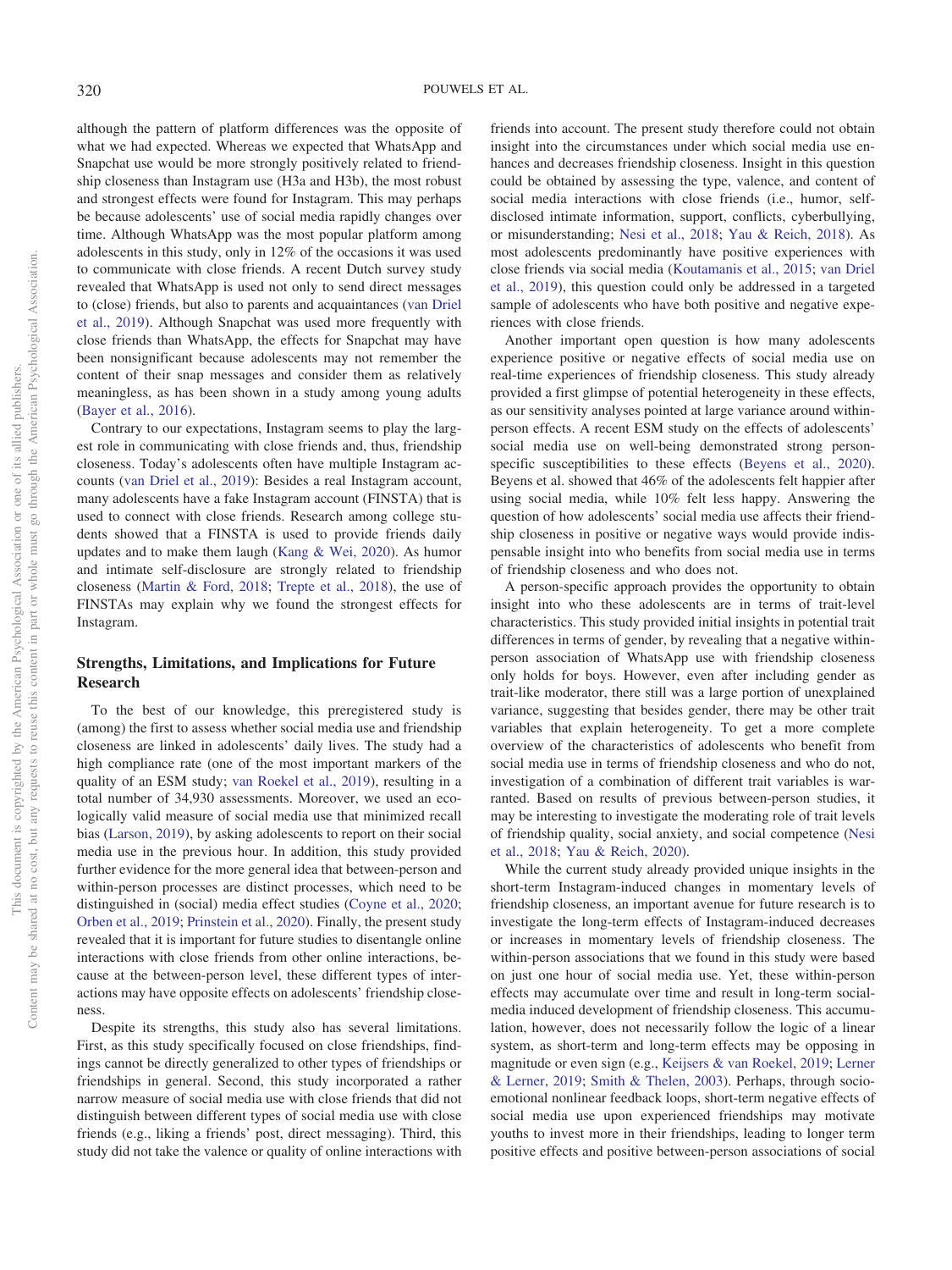media use and friendship closeness. Future research, for instance using measurement burst designs [\(Nesselroade, 1991\)](#page-13-35), could provide more insight in the effect of short-term daily mechanisms on longer-term developmental change.

The findings of the present study shed light on the public debate on the effects of social media use. Many people have concerns about the potential negative impact of social media use on adolescents' socioemotional well-being. The present study revealed that virtually all adolescents had been in touch with their friends via social media throughout the day. Whereas spending time on social media was linked with very small negative momentary associations with friendship closeness, we did not find negative associations between the average time spent with social media and average levels friendship closeness. Those adolescents who used Instagram most frequently to interact with close friends even experienced the highest levels of friendship closeness in their daily lives. As our findings pointed at sizable individual differences in adolescents' susceptibility to the effects of social media use on friendship closeness, we found preliminary evidence for the idea that social media use may be harmful for some youths and beneficial for others. Future research is needed to examine for whom, when, and why social media use either stimulates or decreases friendship closeness.

## **References**

- <span id="page-12-17"></span>Allcott, H., Braghieri, L., Eichmeyer, S., & Gentzkow, M. (2020). The welfare effects of social media. *The American Economic Review*, *110*(3), 629 – 676. <https://doi.org/10.1257/aer.20190658>
- <span id="page-12-3"></span>Antheunis, M. L., Schouten, A. P., & Krahmer, E. (2014). The role of Social Networking Sites in early adolescents' social lives. *The Journal of Early Adolescence*, *36*(3), 348 –371. [https://doi.org/10.1177/](https://doi.org/10.1177/0272431614564060) [0272431614564060](https://doi.org/10.1177/0272431614564060)
- <span id="page-12-1"></span>Armsden, G. C., & Greenberg, M. T. (1987). The inventory of parent and peer attachment: Individual differences and their relationship to psychological well-being in adolescence. *Journal of Youth and Adolescence*, *16*(5), 427– 454. <https://doi.org/10.1007/BF02202939>
- <span id="page-12-10"></span>Bayer, J. B., Ellison, N. B., Schoenebeck, S. Y., & Falk, E. B. (2016). Sharing the small moments: Ephemeral social interaction on Snapchat. *Information Communication and Society*, *19*(7), 956 –977. [https://doi](https://doi.org/10.1080/1369118X.2015.1084349) [.org/10.1080/1369118X.2015.1084349](https://doi.org/10.1080/1369118X.2015.1084349)
- <span id="page-12-0"></span>Berndt, T. J. (2002). Friendship quality and social development. *Current Directions in Psychological Science*, *11*(1), 7–10. [https://doi.org/10](https://doi.org/10.1111/1467-8721.00157) [.1111/1467-8721.00157](https://doi.org/10.1111/1467-8721.00157)
- <span id="page-12-24"></span>Beyens, I., Frison, E., & Eggermont, S. (2016). "I don't want to miss a thing": Adolescents' fear of missing out and its relationship to adolescents' social needs, Facebook use, and Facebook related stress. *Computers in Human Behavior*, *64*, 1– 8. [https://doi.org/10.1016/j.chb.2016](https://doi.org/10.1016/j.chb.2016.05.083) [.05.083](https://doi.org/10.1016/j.chb.2016.05.083)
- <span id="page-12-13"></span>Beyens, I., Pouwels, J. L., van Driel, I. I., Keijsers, L., & Valkenburg, P. M. (2020). The effect of social media on well-being differs from adolescent to adolescent. *Scientific Reports*, *10*, 10763. [https://doi.org/10.1038/](https://doi.org/10.1038/s41598-020-67727-7) [s41598-020-67727-7](https://doi.org/10.1038/s41598-020-67727-7)
- <span id="page-12-18"></span>Boczkowski, P. J., Matassi, M., & Mitchelstein, E. (2018). How young users deal with multiple platforms: The role of meaning-making in social media repertoires. *Journal of Computer-Mediated Communication*, *23*(5), 245–259. <https://doi.org/10.1093/jcmc/zmy012>
- <span id="page-12-11"></span>boyd, d. (2011). Social network sites as networked publics: Affordances, dynamics and implications. In Z. Papacharissi (Ed.), *A networked self: Identity, community, and culture on social network sites* (pp. 39 –58). Routledge.
- <span id="page-12-9"></span>boyd, d. (2014). *It's complicated: The social lives of networked teens*. Yale University Press.
- <span id="page-12-14"></span>Burke, M., & Kraut, R. (2014). Growing closer on Facebook: Changes in tie strength through social network site use. *Proceedings of the SIGCHI conference on human factors in computing systems* (pp. 4187-4196). <https://doi.org/10.1145/2556288.2557094>
- <span id="page-12-22"></span>Coyne, S. M., Rogers, A. A., Zurcher, J. D., Stockdale, L., & Booth, M. (2020). Does time spent using social media impact mental health? An eight-year longitudinal study. *Computers in Human Behavior*, *104*, 106160. <https://doi.org/10.1016/j.chb.2019.106160>
- <span id="page-12-8"></span>De Goede, I. H. A., Branje, S. J. T., & Meeus, W. H. J. (2009). Developmental changes and gender differences in adolescents' perceptions of friendships. *Journal of Adolescence*, *32*(5), 1105–1123. [https://doi.org/](https://doi.org/10.1016/j.adolescence.2009.03.002) [10.1016/j.adolescence.2009.03.002](https://doi.org/10.1016/j.adolescence.2009.03.002)
- <span id="page-12-15"></span>Dienlin, T., Masur, P. K., & Trepte, S. (2017). Reinforcement or displacement? The reciprocity of FTF, IM, and SNS communication and their effects on loneliness and life satisfaction. *Journal of Computer-Mediated Communication*, *22*(2), 71– 87. <https://doi.org/10.1111/jcc4.12183>
- <span id="page-12-19"></span>Dietvorst, E., Hiemstra, M., Hillegers, M. H. J., & Keijsers, L. (2018). Adolescent perceptions of parental privacy invasion and adolescent secrecy: An illustration of Simpson's Paradox. *Child Development*, *89*(6), 2081–2090. <https://doi.org/10.1111/cdev.13002>
- <span id="page-12-12"></span>Ellison, N. B., Vitak, J., Gray, R., & Lampe, C. (2014). Cultivating social resources on social network sites: Facebook relationship maintenance behaviors and their role in social capital processes. *Journal of Computer-Mediated Communication*, *19*(4), 855– 870. [https://doi.org/10.1111/jcc4](https://doi.org/10.1111/jcc4.12078) [.12078](https://doi.org/10.1111/jcc4.12078)
- <span id="page-12-2"></span>Furman, W., & Buhrmester, D. (1985). Children's perceptions of the personal relationships in their social networks. *Developmental Psychology*, *21*(6), 1016 –1024. <https://doi.org/10.1037/0012-1649.21.6.1016>
- <span id="page-12-4"></span>Granic, I. (2005). Timing is everything: Developmental psychopathology from a dynamic systems perspective. *Developmental Review*, *25*(3), 386 – 407. <https://doi.org/10.1016/j.dr.2005.10.005>
- <span id="page-12-21"></span>Griffioen, N., Rooij, M., Lichtwarck-Aschoff, A., & Granic, I. (2020). Toward improved methods in social media research. *Technology, Mind, and Behavior*. Advance online publication. [https://doi.org/10.1037/](https://doi.org/10.1037/tmb0000005) [tmb0000005](https://doi.org/10.1037/tmb0000005)
- <span id="page-12-16"></span>Hall, J. A., Xing, C., Ross, E. M., & Johnson, R. M. (2019). Experimentally manipulating social media abstinence: Results of a four-week diary study. *Media Psychology*. Advance online publication. [https://doi.org/](https://doi.org/10.1080/15213269.2019.1688171) [10.1080/15213269.2019.1688171](https://doi.org/10.1080/15213269.2019.1688171)
- Hamaker, E. L., Asparouhov, T., Brose, A., Schmiedek, F., & Muthén, B. (2018). At the frontiers of modeling intensive longitudinal data: Dynamic structural equation models for the affective measurements from the COGITO study. *Multivariate Behavioral Research*, *53*(6), 820 – 841. <https://doi.org/10.1080/00273171.2018.1446819>
- <span id="page-12-7"></span>Hartup, W. W. (1996). The company they keep: Friendships and their developmental significance. *Child Development*, *67*(1), 1–13. [https://doi](https://doi.org/10.2307/1131681) [.org/10.2307/1131681](https://doi.org/10.2307/1131681)
- <span id="page-12-6"></span>Hinde, R. A. (1997). *Relationships: A dialectic perspective*. Psychology Press.
- <span id="page-12-20"></span>Hox, J., Moerbeek, M., & van de Schoot, R. (2018). *Multilevel analysis: Techniques and applications* (3rd ed.). Routledge.
- <span id="page-12-5"></span>Kahlow, J. A., Coker, M. C., & Richards, R. (2020). The multimodal nature of Snapchat in close relationships: Toward a social presence-based theoretical framework. *Computers in Human Behavior*, *111*, 106409. <https://doi.org/10.1016/j.chb.2020.106409>
- <span id="page-12-25"></span>Kang, J., & Wei, L. (2020). Let me be at my funniest: Instagram users' motivations for using Finsta (a.k.a., fake Instagram). *The Social Science Journal*, *57*(1), 58 –71. <https://doi.org/10.1016/j.soscij.2018.12.005>
- <span id="page-12-23"></span>Keijsers, L., & van Roekel, E. (2019). Longitudinal methods in adolescent psychology: Where could we go from here? And should we? In L. B. Hendry & M. Kloep (Eds.), *Reframing adolescent research* (pp. 56-77). Routledge.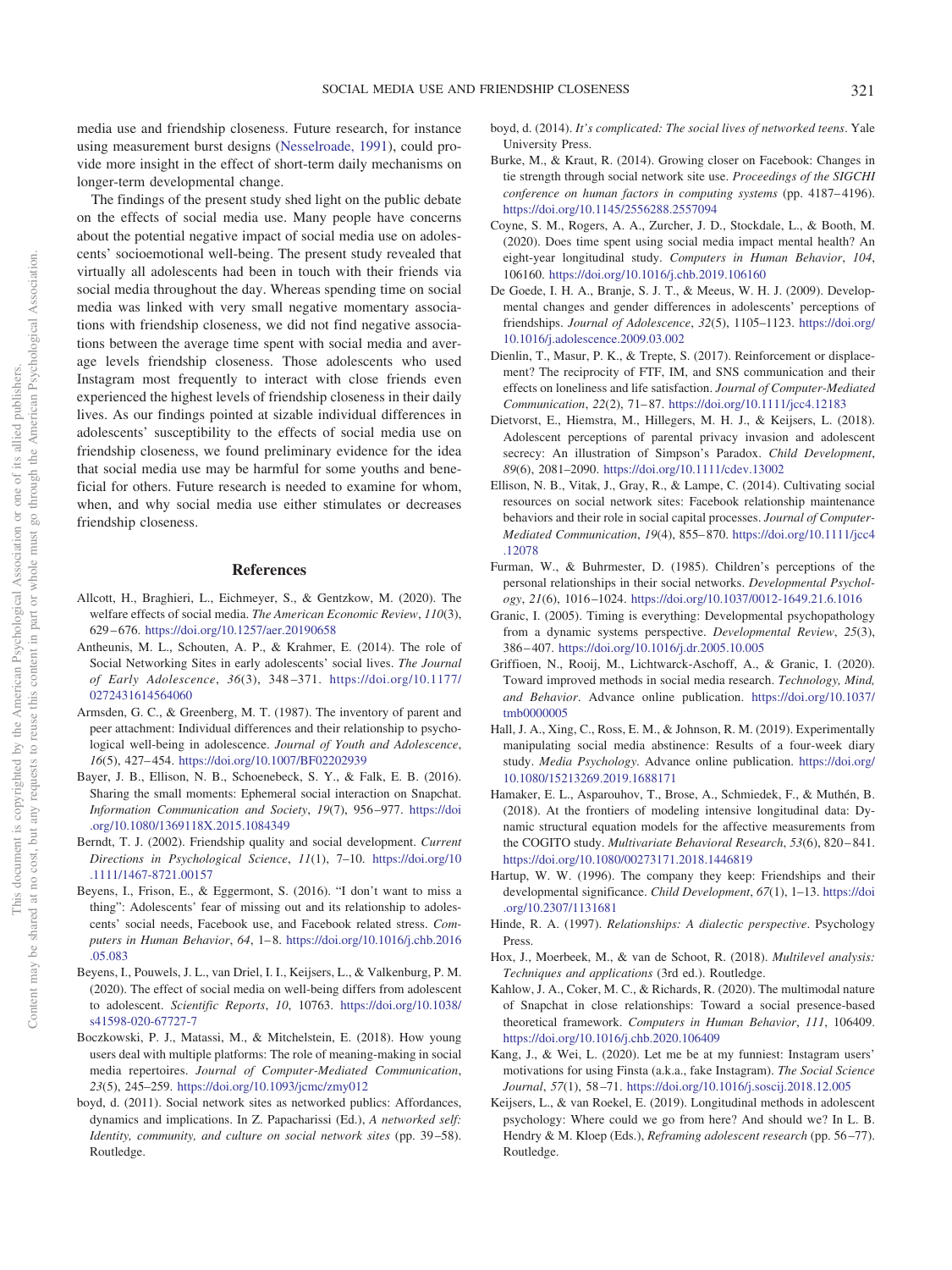- <span id="page-13-26"></span>Kelly, Y., Zilanawala, A., Booker, C., & Sacker, A. (2018). Social media use and adolescent mental health: Findings from the U. K. Millennium Cohort Study. *EClinicalMedicine*, *6*, 59 – 68. [https://doi.org/10.1016/j](https://doi.org/10.1016/j.eclinm.2018.12.005) [.eclinm.2018.12.005](https://doi.org/10.1016/j.eclinm.2018.12.005)
- <span id="page-13-13"></span>Koutamanis, M., Vossen, H. G. M., & Valkenburg, P. M. (2015). Adolescents' comments in social media: Why do adolescents receive negative feedback and who is most at risk? *Computers in Human Behavior*, *53*, 486 – 494. <https://doi.org/10.1016/j.chb.2015.07.016>
- <span id="page-13-18"></span>Kraut, R., Patterson, M., Lundmark, V., Kiesler, S., Mukopadhyay, T., & Scherlis, W. (1998). Internet paradox: A social technology that reduces social involvement and psychological well-being? *American Psychologist*, *53*(9), 1017–1031. <https://doi.org/10.1037/0003-066X.53.9.1017>
- <span id="page-13-32"></span>Larson, R. W. (2019). Experiencing sampling research from its beginnings into the future. *Journal of Research on Adolescence*, *29*(3), 551–559. <https://doi.org/10.1111/jora.12524>
- <span id="page-13-9"></span>Lee, S. J. (2009). Online communication and adolescent social ties: Who benefits more from Internet use? *Journal of Computer-Mediated Communication*, *14*(3), 509 –531. [https://doi.org/10.1111/j.1083-6101.2009](https://doi.org/10.1111/j.1083-6101.2009.01451.x) [.01451.x](https://doi.org/10.1111/j.1083-6101.2009.01451.x)
- <span id="page-13-15"></span>Lenhart, A. (2015). *Teens, social media and technology overview 2015*. Pew Research Center.
- <span id="page-13-33"></span>Lerner, R. M., & Lerner, J. V. (2019). An idiographic approach to adolescent research: Theory, method, and application. In L. B. Hendry & M. Kloep (Eds.), *Reframing adolescent research* (pp. 25–38). Routledge.
- <span id="page-13-21"></span>Martin, R. A., & Ford, T. E. (2018). *The psychology of humor: An integrative approach* (2nd ed.). Academic Press.
- <span id="page-13-20"></span>McEwan, B., Sumner, E., Eden, J., & Fletcher, J. (2018). The effects of Facebook relational maintenance on friendship quality: An investigation of the Facebook relational maintenance measure. *Communication Research Reports*, *35*(1), 1–11. [https://doi.org/10.1080/08824096.2017](https://doi.org/10.1080/08824096.2017.1361393) [.1361393](https://doi.org/10.1080/08824096.2017.1361393)
- McNeish, D., & Hamaker, E. L. (2020). A primer on two-level dynamic structural equation models for intensive longitudinal data in Mplus. *Psychological Methods*, *25*(5), 610 – 635. [https://doi.org/10.1037/](https://doi.org/10.1037/met0000250) [met0000250](https://doi.org/10.1037/met0000250)
- <span id="page-13-12"></span>Moreno, M. A., & Uhls, Y. T. (2019). Applying an affordances approach and a developmental lens to approach adolescent social media use. *Digital Health*, *5*, 1– 6. <https://doi.org/10.1177/2055207619826678>
- <span id="page-13-23"></span><span id="page-13-2"></span>Muthén, L. K., & Muthén, B. O. (2017). *Mplus user's guide* (8th ed.). Nesi, J., Choukas-Bradley, S., & Prinstein, M. J. (2018). Transformation of adolescent peer relations in the social media context: Part 1—A theoretical framework and application to dyadic peer relationships. *Clinical Child and Family Psychology Review*, *21*(3), 267–294. [https://doi.org/](https://doi.org/10.1007/s10567-018-0261-x) [10.1007/s10567-018-0261-x](https://doi.org/10.1007/s10567-018-0261-x)
- <span id="page-13-35"></span>Nesselroade, J. R. (1991). The warp and the woof of the developmental fabric. In *Visions of aesthetics, the environment & development: The legacy of Joachim F. Wohlwill* (pp. 213–240). Lawrence Erlbaum.
- <span id="page-13-30"></span>Orben, A., Dienlin, T., & Przybylski, A. K. (2019). Social media's enduring effect on adolescent life satisfaction. *Proceedings of the National Academy of Sciences of the United States of America*, *116*(21), 10226 – 10228. <https://doi.org/10.1073/pnas.1902058116>
- <span id="page-13-14"></span>Pew Research Center. (2018). *Teens' social media habits and experiences*. [https://www.pewresearch.org/internet/2018/11/28/teens-social-media](https://www.pewresearch.org/internet/2018/11/28/teens-social-media-habits-and-experiences/)[habits-and-experiences/](https://www.pewresearch.org/internet/2018/11/28/teens-social-media-habits-and-experiences/)
- <span id="page-13-19"></span>Phua, J., Jin, S. V., & Kim, J. (2017). Uses and gratifications of social networking sites for bridging and bonding social capital: A comparison of Facebook, Twitter, Instagram, and Snapchat. *Computers in Human Behavior*, *72*, 115–122. <https://doi.org/10.1016/j.chb.2017.02.041>
- <span id="page-13-6"></span>Pouwels, J. L., Valkenburg, P. M., Beyens, I., van Driel, I. I., & Keijsers, L. (2020). *Data set belonging to Pouwels et al. (2020). Social media use and friendship closeness in adolescents' daily lives: An experience sampling study* [Data set]. University of Amsterdam/Amsterdam University of Applied Sciences. <https://doi.org/10.21942/uva.13285685>
- <span id="page-13-16"></span>Prinstein, M. J., Nesi, J., & Telzer, E. H. (2020). Commentary: An updated agenda for the study of digital media use and adolescent development— Future directions following Odgers & Jensen (2020). *Journal of Child Psychology and Psychiatry, and Allied Disciplines*, *61*(3), 349 –352. <https://doi.org/10.1111/jcpp.13219>
- <span id="page-13-24"></span>Raftery, A. E. (1995). Bayesian model selection in social research. *Sociological Methodology*, *25*, 111–195. <https://doi.org/10.2307/271063>
- <span id="page-13-1"></span>Rideout, V., & Robb, M. B. (2018). *Social media, social life: Teens reveal their experiences*. Common Sense Media.
- <span id="page-13-3"></span>Rousseau, A., Frison, E., & Eggermont, S. (2019). The reciprocal relations between Facebook relationship maintenance behaviors and adolescents' closeness to friends. *Journal of Adolescence*, *76*, 173–184. [https://doi](https://doi.org/10.1016/j.adolescence.2019.09.001) [.org/10.1016/j.adolescence.2019.09.001](https://doi.org/10.1016/j.adolescence.2019.09.001)
- <span id="page-13-34"></span>Smith, L. B., & Thelen, E. (2003). Development as a dynamic system. *Trends in Cognitive Sciences*, *7*(8), 343–348. [https://doi.org/10.1016/](https://doi.org/10.1016/S1364-6613%2803%2900156-6) [S1364-6613\(03\)00156-6](https://doi.org/10.1016/S1364-6613%2803%2900156-6)
- <span id="page-13-22"></span>Statistics Netherlands. (2020). *Kerncijfers wijken en buurten 2020* [Key figures districts and neighborhoods 2020, Stat-line]. [https://www.cbs.nl/](https://www.cbs.nl/nl-nl/maatwerk/2020/29/kerncijfers-wijken-en-buurten-2020) [nl-nl/maatwerk/2020/29/kerncijfers-wijken-en-buurten-2020](https://www.cbs.nl/nl-nl/maatwerk/2020/29/kerncijfers-wijken-en-buurten-2020)
- <span id="page-13-0"></span>Sullivan, H. S. (1953). *The interpersonal theory of psychiatry*. Norton.
- <span id="page-13-27"></span>Thorisdottir, I. E., Sigurvinsdottir, R., Asgeirsdottir, B. B., Allegrante, J. P., & Sigfusdottir, I. D. (2019). Active and passive social media use and symptoms of anxiety and depressed mood among Icelandic adolescents. *Cyberpsychology, Behavior, and Social Networking*, *22*(8), 535– 542. <https://doi.org/10.1089/cyber.2019.0079>
- <span id="page-13-11"></span>Trepte, S., Masur, P. K., & Scharkow, M. (2018). Mutual friends' social support and self-disclosure in face-to-face and instant messenger communication. *The Journal of Social Psychology*, *158*(4), 430 – 445. [https://](https://doi.org/10.1080/00224545.2017.1398707) [doi.org/10.1080/00224545.2017.1398707](https://doi.org/10.1080/00224545.2017.1398707)
- <span id="page-13-28"></span>Twenge, J. M., Haidt, J., Joiner, T. E., & Campbell, W. K. (2020). 2020/04/01). Underestimating digital media harm. *Nature Human Behaviour*, *4*(4), 346 –348. <https://doi.org/10.1038/s41562-020-0839-4>
- <span id="page-13-4"></span>Uhls, Y. T., Ellison, N. B., & Subrahmanyam, K. (2017). Benefits and costs of social media in adolescence. *Pediatrics*, *140*(Suppl. 2), S67– S70. <https://doi.org/10.1542/peds.2016-1758E>
- <span id="page-13-29"></span>Underwood, M. K., Brown, B. B., & Ehrenreich, S. E. (2018). Social media and peer relations. In W. M. Bukowski, B. Laursen, & K. H. Rubin (Eds.), *Handbook of peer interactions, relationships, and groups* (2nd ed., pp. 533–551). Guilford Press.
- <span id="page-13-7"></span>Valkenburg, P. M., & Peter, J. (2007). Preadolescents' and adolescents' online communication and their closeness to friends. *Developmental Psychology*, *43*(2), 267–277. [https://doi.org/10.1037/0012-1649.43.2](https://doi.org/10.1037/0012-1649.43.2.267) [.267](https://doi.org/10.1037/0012-1649.43.2.267)
- <span id="page-13-8"></span>Valkenburg, P. M., & Peter, J. (2009a). The effects of instant messaging on the quality of adolescents' existing friendships: A longitudinal study. *Journal of Communication*, *59*(1), 79 –97. [https://doi.org/10.1111/j](https://doi.org/10.1111/j.1460-2466.2008.01405.x) [.1460-2466.2008.01405.x](https://doi.org/10.1111/j.1460-2466.2008.01405.x)
- <span id="page-13-17"></span>Valkenburg, P. M., & Peter, J. (2009b). Social consequences of the Internet for adolescents: A decade of research. *Current Directions in Psychological Science*, *18*(1), 1–5. [https://doi.org/10.1111/j.1467-8721.2009](https://doi.org/10.1111/j.1467-8721.2009.01595.x) [.01595.x](https://doi.org/10.1111/j.1467-8721.2009.01595.x)
- <span id="page-13-5"></span>Valkenburg, P. M., & Peter, J. (2011). Online communication among adolescents: An integrated model of its attraction, opportunities, and risks. *The Journal of Adolescent Health*, *48*(2), 121–127. [https://doi.org/](https://doi.org/10.1016/j.jadohealth.2010.08.020) [10.1016/j.jadohealth.2010.08.020](https://doi.org/10.1016/j.jadohealth.2010.08.020)
- <span id="page-13-25"></span>Valkenburg, P. M., & Peter, J. (2013). The differential susceptibility to media effects model. *Journal of Communication*, *63*(2), 221–243. <https://doi.org/10.1111/jcom.12024>
- <span id="page-13-10"></span>Valkenburg, P. M., & Piotrowski, J. T. (2017). *Plugged in: How media attract and affect youth*. Yale University Press. [https://doi.org/10.12987/](https://doi.org/10.12987/yale/9780300218879.001.0001) [yale/9780300218879.001.0001](https://doi.org/10.12987/yale/9780300218879.001.0001)
- <span id="page-13-31"></span>van der Schuur, W., Baumgartner, S. E., Sumter, S. R., & Valkenburg, P. M. (2015). The consequences of media multitasking for youth: A